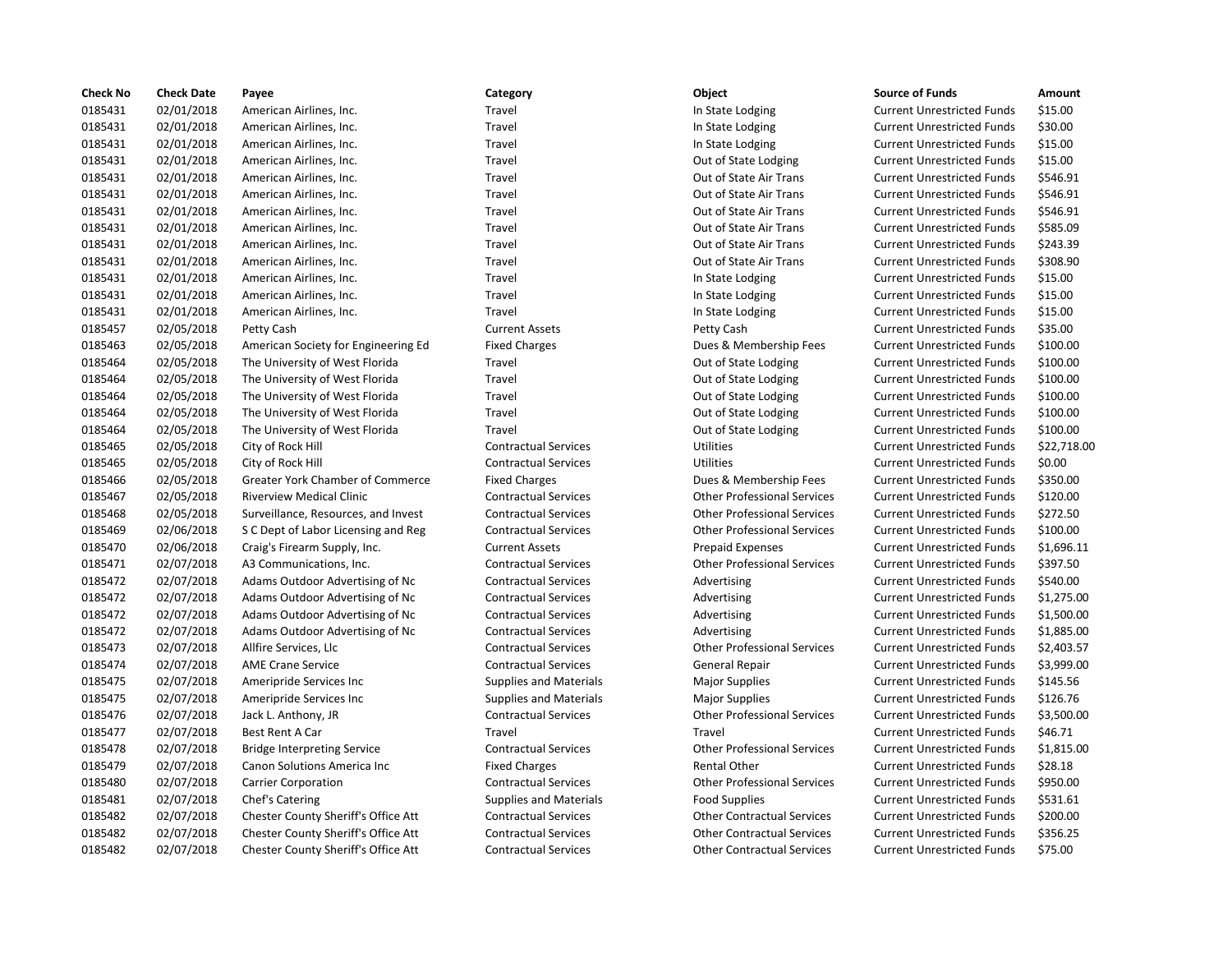| <b>Check No</b> | <b>Check Date</b> | Payee                          | Category                      | Object                            | <b>Source of Funds</b>            | Amount    |
|-----------------|-------------------|--------------------------------|-------------------------------|-----------------------------------|-----------------------------------|-----------|
| 0185483         | 02/07/2018        | City of Rock Hill              | <b>Supplies and Materials</b> | Fuel                              | <b>Current Unrestricted Funds</b> | \$122.57  |
| 0185483         | 02/07/2018        | City of Rock Hill              | <b>Supplies and Materials</b> | Fuel                              | <b>Current Unrestricted Funds</b> | \$385.70  |
| 0185484         | 02/07/2018        | Club Colors                    | <b>Supplies and Materials</b> | <b>Education Supplies</b>         | <b>Current Unrestricted Funds</b> | \$834.75  |
| 0185484         | 02/07/2018        | Club Colors                    | <b>Supplies and Materials</b> | <b>Education Supplies</b>         | <b>Current Unrestricted Funds</b> | \$0.00    |
| 0185484         | 02/07/2018        | Club Colors                    | <b>Supplies and Materials</b> | <b>Education Supplies</b>         | <b>Current Unrestricted Funds</b> | \$0.00    |
| 0185484         | 02/07/2018        | Club Colors                    | <b>Supplies and Materials</b> | <b>Education Supplies</b>         | <b>Current Unrestricted Funds</b> | \$50.04   |
| 0185484         | 02/07/2018        | Club Colors                    | <b>Supplies and Materials</b> | <b>Education Supplies</b>         | <b>Current Unrestricted Funds</b> | \$0.00    |
| 0185484         | 02/07/2018        | Club Colors                    | <b>Supplies and Materials</b> | <b>Education Supplies</b>         | <b>Current Unrestricted Funds</b> | \$0.00    |
| 0185485         | 02/07/2018        | Dade Paper and Bag Co          | <b>Supplies and Materials</b> | Janitorial Supplies               | <b>Current Unrestricted Funds</b> | \$600.10  |
| 0185486         | 02/07/2018        | Data Network Solutions Inc     | <b>Contractual Services</b>   | <b>Other Contractual Services</b> | <b>Current Unrestricted Funds</b> | \$139.85  |
| 0185486         | 02/07/2018        | Data Network Solutions Inc     | <b>Contractual Services</b>   | <b>Other Contractual Services</b> | <b>Current Unrestricted Funds</b> | \$125.67  |
| 0185486         | 02/07/2018        | Data Network Solutions Inc     | <b>Contractual Services</b>   | <b>Other Contractual Services</b> | <b>Current Unrestricted Funds</b> | \$125.67  |
| 0185486         | 02/07/2018        | Data Network Solutions Inc     | <b>Contractual Services</b>   | <b>Other Contractual Services</b> | <b>Current Unrestricted Funds</b> | \$136.81  |
| 0185486         | 02/07/2018        | Data Network Solutions Inc     | <b>Contractual Services</b>   | <b>Other Contractual Services</b> | <b>Current Unrestricted Funds</b> | \$136.81  |
| 0185486         | 02/07/2018        | Data Network Solutions Inc     | <b>Contractual Services</b>   | <b>Other Contractual Services</b> | <b>Current Unrestricted Funds</b> | \$382.50  |
| 0185486         | 02/07/2018        | Data Network Solutions Inc     | <b>Contractual Services</b>   | <b>Other Contractual Services</b> | <b>Current Unrestricted Funds</b> | \$608.12  |
| 0185487         | 02/07/2018        | Dell Computer Corporation      | Equipment                     | Non Capitalized Equipment         | <b>Current Restricted Funds</b>   | \$7,596.3 |
| 0185487         | 02/07/2018        | Dell Computer Corporation      | Equipment                     | Non Capitalized Equipment         | <b>Current Restricted Funds</b>   | \$0.04    |
| 0185487         | 02/07/2018        | Dell Computer Corporation      | <b>Supplies and Materials</b> | <b>Other Supplies</b>             | <b>Current Restricted Funds</b>   | \$10,506  |
| 0185487         | 02/07/2018        | Dell Computer Corporation      | Supplies and Materials        | <b>Other Supplies</b>             | <b>Current Restricted Funds</b>   | \$45,848  |
| 0185487         | 02/07/2018        | Dell Computer Corporation      | <b>Supplies and Materials</b> | <b>Major Supplies</b>             | <b>Current Restricted Funds</b>   | \$535.49  |
| 0185487         | 02/07/2018        | Dell Computer Corporation      | <b>Supplies and Materials</b> | <b>Major Supplies</b>             | <b>Current Restricted Funds</b>   | \$217.45  |
| 0185487         | 02/07/2018        | Dell Computer Corporation      | <b>Supplies and Materials</b> | <b>Major Supplies</b>             | <b>Current Restricted Funds</b>   | \$41.79   |
| 0185487         | 02/07/2018        | Dell Computer Corporation      | <b>Supplies and Materials</b> | <b>Major Supplies</b>             | <b>Current Restricted Funds</b>   | \$41.79   |
| 0185487         | 02/07/2018        | Dell Computer Corporation      | <b>Supplies and Materials</b> | <b>Major Supplies</b>             | <b>Current Restricted Funds</b>   | \$422.97  |
| 0185487         | 02/07/2018        | Dell Computer Corporation      | <b>Supplies and Materials</b> | <b>Major Supplies</b>             | <b>Current Restricted Funds</b>   | \$434.97  |
| 0185487         | 02/07/2018        | Dell Computer Corporation      | <b>Supplies and Materials</b> | <b>Education Supplies</b>         | <b>Current Unrestricted Funds</b> | \$1,519.2 |
| 0185487         | 02/07/2018        | Dell Computer Corporation      | <b>Supplies and Materials</b> | <b>Education Supplies</b>         | <b>Current Unrestricted Funds</b> | \$357.33  |
| 0185487         | 02/07/2018        | Dell Computer Corporation      | <b>Supplies and Materials</b> | <b>Education Supplies</b>         | <b>Current Unrestricted Funds</b> | \$0.04    |
| 0185488         | 02/07/2018        | Drums Tire & Battery Service   | <b>Contractual Services</b>   | Motor Vehicle Repair              | <b>Current Unrestricted Funds</b> | \$87.00   |
| 0185488         | 02/07/2018        | Drums Tire & Battery Service   | <b>Contractual Services</b>   | Motor Vehicle Repair              | <b>Current Unrestricted Funds</b> | \$87.00   |
| 0185489         | 02/07/2018        | <b>ESP Associates PA</b>       | Permanent Improvements        | Fees, Arch, Eng & Other           | Unexpended Plant                  | \$180.75  |
| 0185489         | 02/07/2018        | <b>ESP Associates PA</b>       | Permanent Improvements        | Reimbursables                     | Unexpended Plant                  | \$16.67   |
| 0185490         | 02/07/2018        | Galls, an Aramark Company      | <b>Supplies and Materials</b> | <b>Clothing Supplies</b>          | <b>Current Unrestricted Funds</b> | \$5.69    |
| 0185490         | 02/07/2018        | Galls, an Aramark Company      | <b>Supplies and Materials</b> | <b>Clothing Supplies</b>          | <b>Current Unrestricted Funds</b> | \$415.80  |
| 0185491         | 02/07/2018        | <b>GOBL Library Solutions</b>  | Equipment                     | Library Books, Maps & Film        | <b>Current Unrestricted Funds</b> | \$368.14  |
| 0185491         | 02/07/2018        | <b>GOBL Library Solutions</b>  | Equipment                     | Library Books, Maps & Film        | <b>Current Unrestricted Funds</b> | \$15.99   |
| 0185492         | 02/07/2018        | Graybar Electric Co            | <b>Contractual Services</b>   | General Repair                    | <b>Current Unrestricted Funds</b> | \$188.10  |
| 0185493         | 02/07/2018        | Johnson Controls Inc           | <b>Contractual Services</b>   | <b>Other Contractual Services</b> | <b>Current Unrestricted Funds</b> | \$689.28  |
| 0185494         | 02/07/2018        | Kwik Klean, Inc.               | <b>Supplies and Materials</b> | <b>Education Supplies</b>         | <b>Current Unrestricted Funds</b> | \$6.50    |
| 0185495         | 02/07/2018        | Merus Refreshment Services Inc | <b>Supplies and Materials</b> | <b>Food Supplies</b>              | <b>Current Unrestricted Funds</b> | \$155.10  |
| 0185495         | 02/07/2018        | Merus Refreshment Services Inc | <b>Supplies and Materials</b> | <b>Food Supplies</b>              | <b>Current Unrestricted Funds</b> | \$549.96  |
| 0185496         | 02/07/2018        | Ontario Investments, Inc.      | <b>Fixed Charges</b>          | Rental Data Processing Equip      | <b>Current Unrestricted Funds</b> | \$8,902.6 |
| 0185496         | 02/07/2018        | Ontario Investments, Inc.      | <b>Fixed Charges</b>          | Rental Data Processing Equip      | <b>Current Unrestricted Funds</b> | \$584.68  |
| 0185496         | 02/07/2018        | Ontario Investments Inc.       | <b>Supplies and Materials</b> | Postage                           | Current Unrestricted Funds        | \$268.78  |

# 0185483 02/07/2018 City of Rock Hill Supplies and Materials Fuel Current Unrestricted Funds \$122.57 0185483 02/07/2018 City of Rock Hill Supplies and Materials Fuel Current Unrestricted Funds \$385.70 0185484 02/07/2018 Club Colors Supplies and Materials Education Supplies Current Unrestricted Funds \$834.75 0185484 02/07/2018 Club Colors Supplies and Materials Education Supplies Current Unrestricted Funds \$0.00 0185484 02/07/2018 Club Colors Supplies and Materials Education Supplies Current Unrestricted Funds \$0.00 0185484 02/07/2018 Club Colors Supplies and Materials Education Supplies Current Unrestricted Funds \$50.04 0185484 02/07/2018 Club Colors Supplies and Materials Education Supplies Current Unrestricted Funds \$0.00 0185484 02/07/2018 Club Colors Supplies and Materials Education Supplies Current Unrestricted Funds \$0.00 0185485 02/07/2018 Dade Paper and Bag Co Supplies and Materials Janitorial Supplies Current Unrestricted Funds \$600.10 0185486 02/07/2018 Data Network Solutions Inc Contractual Services Other Contractual Services Current Unrestricted Funds \$139.85 nc Contractual Services Contractual Services Other Contractual Services Current Unrestricted Funds \$125.67 nc Contractual Services Contractual Services Other Contractual Services Current Unrestricted Funds \$125.67 nc Contractual Services Contractual Services Other Contractual Services Current Unrestricted Funds \$136.81 nc Contractual Services Contractual Services Other Contractual Services Current Unrestricted Funds \$136.81 nc and Contractual Services Contractual Services Other Contractual Services Current Unrestricted Funds \$382.50 nc Contractual Services Contractual Services Other Contractual Services Current Unrestricted Funds \$608.12 0185487 02/07/2018 Dell Computer Corporation Equipment Non Capitalized Equipment Current Restricted Funds \$7,596.30 0185487 02/07/2018 Deli Computer Computer Corporation Equipment Current Restricted Funds \$0.04 on Supplies and Materials **Computer Computer Computer Contract** Current Restricted Funds 510,506.87 on Supplies and Materials **Current Restricted Funds** Supplies **Current Restricted Funds** 545,848.16 on Supplies and Materials **1988 Computer Computer Corporation Supplies** Current Restricted Funds 5535.49 on Supplies and Materials **Computer Computer Computer Contraction Supplies** Current Restricted Funds 5217.45 on Supplies and Materials **Computer Computer Construct Current Restricted Funds** 541.79 on Supplies and Materials **Computer Computer Control** Current Restricted Funds and Supplies Major Supplies Current Restricted Funds 5422.97 on Supplies and Materials **Computer Computer Computer Contraction Supplies** Current Restricted Funds 5434.97 on Supplies and Materials **Education Supplies** Current Unrestricted Funds \$1,519.26 on and Supplies and Materials **Education Supplies Current Unrestricted Funds** 5357.33 on Supplies and Materials **Supplies and Materials Computer Contain** Education Supplies Current Unrestricted Funds \$0.04 0185488 02/07/2018 Drums Tire & Battery Service Contractual Services Motor Vehicle Repair Current Unrestricted Funds \$87.00 0185488 02/07/2018 Drums Tire & Battery Service Contractual Services Motor Vehicle Repair Current Unrestricted Funds \$87.00 Permanent Improvements Fees, Arch, Eng & Other Unexpended Plant \$180.75 Permanent Improvements **Reimbursables** Bermanent Improvements Reimbursables Unexpended Plant \$16.67 ny Supplies and Materials Clothing Supplies and Materials Current Unrestricted Funds \$5.69 ny Supplies and Materials Clothing Supplies Current Unrestricted Funds \$415.80 0185491 02/07/2018 GOBL Library Solutions Equipment Library Books, Maps & Film Current Unrestricted Funds \$368.14 0185491 02/07/2018 GOBL Library Solutions Equipment Library Books, Maps & Film Current Unrestricted Funds \$15.99 0185492 02/07/2018 Graybar Electric Co Contractual Services General Repair Current Unrestricted Funds \$188.10 Contractual Services **1889.28** Other Contractual Services Current Unrestricted Funds \$689.28 0185494 02/07/2018 Kwik Klean, Inc. Supplies and Materials Education Supplies Current Unrestricted Funds \$6.50 ices Inc Supplies and Materials **Food Supplies** Food Supplies Current Unrestricted Funds \$155.10 0185495 02/07/2018 Merus Refreshment Services Inc Supplies and Materials Food Supplies Current Unrestricted Funds \$549.96 Fixed Charges **1.2018 Inc. Processing Equip** Current Unrestricted Funds \$8,902.69 Fixed Charges **Charges Charges Example 2018** Rental Data Processing Equip Current Unrestricted Funds \$584.68 2/07/2018 Ontario Investments, Inc. The Supplies and Materials Postage Postage Current Unrestricted Funds \$268.78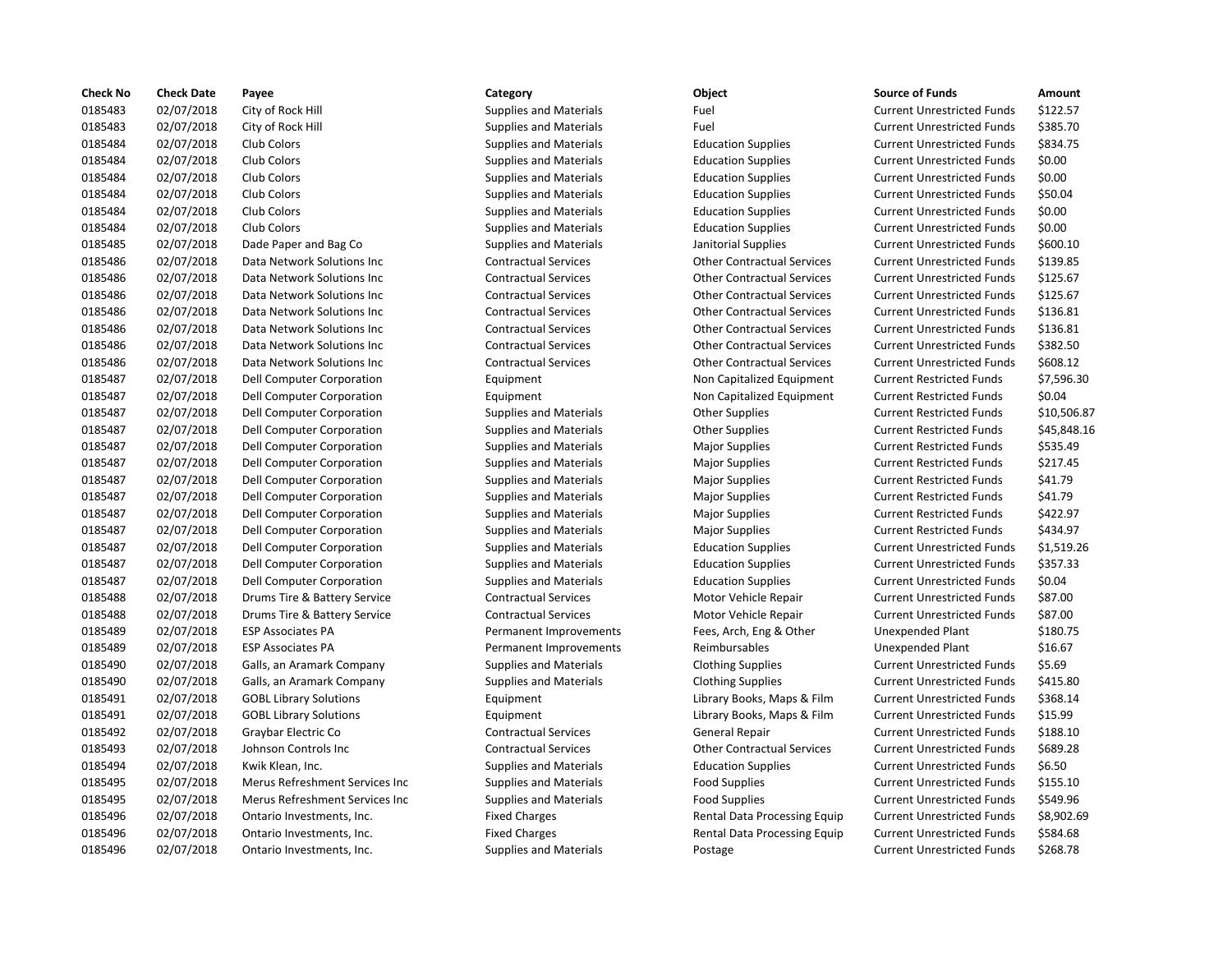| <b>Check No</b> | <b>Check Date</b> | Payee                                  | Category                      | Object                             | <b>Source of Funds</b>            | Amount    |
|-----------------|-------------------|----------------------------------------|-------------------------------|------------------------------------|-----------------------------------|-----------|
| 0185496         | 02/07/2018        | Ontario Investments, Inc.              | <b>Supplies and Materials</b> | Postage                            | <b>Current Unrestricted Funds</b> | \$268.78  |
| 0185497         | 02/07/2018        | Marvin E. Orr, III                     | <b>Contractual Services</b>   | <b>Other Professional Services</b> | <b>Current Unrestricted Funds</b> | \$1,500.0 |
| 0185498         | 02/07/2018        | <b>Porter Paints</b>                   | <b>Contractual Services</b>   | General Repair                     | <b>Current Unrestricted Funds</b> | \$152.09  |
| 0185498         | 02/07/2018        | <b>Porter Paints</b>                   | <b>Contractual Services</b>   | General Repair                     | <b>Current Unrestricted Funds</b> | \$58.55   |
| 0185499         | 02/07/2018        | Power Drives Inc                       | <b>Contractual Services</b>   | General Repair                     | <b>Current Unrestricted Funds</b> | \$5,715.0 |
| 0185499         | 02/07/2018        | Power Drives Inc                       | <b>Contractual Services</b>   | General Repair                     | <b>Current Unrestricted Funds</b> | \$65.00   |
| 0185500         | 02/07/2018        | Praxair Distribution Inc               | <b>Supplies and Materials</b> | <b>Education Supplies</b>          | <b>Current Unrestricted Funds</b> | \$585.11  |
| 0185500         | 02/07/2018        | Praxair Distribution Inc               | Supplies and Materials        | <b>Education Supplies</b>          | <b>Current Unrestricted Funds</b> | \$281.23  |
| 0185501         | 02/07/2018        | <b>Professional Printers Inc.</b>      | <b>Contractual Services</b>   | <b>Other Professional Services</b> | <b>Current Unrestricted Funds</b> | \$1.185.0 |
| 0185501         | 02/07/2018        | Professional Printers Inc              | <b>Contractual Services</b>   | <b>Other Professional Services</b> | <b>Current Unrestricted Funds</b> | \$353.97  |
| 0185501         | 02/07/2018        | Professional Printers Inc              | <b>Contractual Services</b>   | <b>Other Professional Services</b> | <b>Current Unrestricted Funds</b> | \$156.00  |
| 0185502         | 02/07/2018        | <b>Radco Construction Services Inc</b> | <b>Contractual Services</b>   | <b>Other Professional Services</b> | <b>Current Unrestricted Funds</b> | \$2,814.0 |
| 0185503         | 02/07/2018        | <b>Recorded Books</b>                  | Equipment                     | Library Books, Maps & Film         | <b>Current Unrestricted Funds</b> | \$22.41   |
| 0185503         | 02/07/2018        | <b>Recorded Books</b>                  | Equipment                     | Library Books, Maps & Film         | <b>Current Unrestricted Funds</b> | \$382.78  |
| 0185504         | 02/07/2018        | Seamon Whiteside & Associates, Inc.    | Permanent Improvements        | Fees, Arch, Eng & Other            | <b>County Projects</b>            | \$1,250.0 |
| 0185505         | 02/07/2018        | Shutterfly                             | <b>Contractual Services</b>   | Advertising                        | <b>Current Unrestricted Funds</b> | \$2,422.6 |
| 0185506         | 02/07/2018        | Simplex Grinnell Lp                    | <b>Contractual Services</b>   | <b>Other Professional Services</b> | <b>Current Unrestricted Funds</b> | \$192.00  |
| 0185506         | 02/07/2018        | Simplex Grinnell Lp                    | <b>Contractual Services</b>   | <b>Other Professional Services</b> | <b>Current Unrestricted Funds</b> | \$192.00  |
| 0185506         | 02/07/2018        | Simplex Grinnell Lp                    | <b>Contractual Services</b>   | <b>Other Professional Services</b> | <b>Current Unrestricted Funds</b> | \$192.00  |
| 0185506         | 02/07/2018        | Simplex Grinnell Lp                    | <b>Contractual Services</b>   | <b>Other Professional Services</b> | <b>Current Unrestricted Funds</b> | \$450.00  |
| 0185506         | 02/07/2018        | Simplex Grinnell Lp                    | <b>Contractual Services</b>   | <b>Other Professional Services</b> | <b>Current Unrestricted Funds</b> | \$384.00  |
| 0185506         | 02/07/2018        | Simplex Grinnell Lp                    | <b>Contractual Services</b>   | <b>Other Professional Services</b> | <b>Current Unrestricted Funds</b> | \$192.00  |
| 0185507         | 02/07/2018        | Snipes                                 | <b>Supplies and Materials</b> | Janitorial Supplies                | <b>Current Unrestricted Funds</b> | \$170.94  |
| 0185508         | 02/07/2018        | Software House International Corp      | <b>Contractual Services</b>   | <b>Other Contractual Services</b>  | <b>Current Unrestricted Funds</b> | \$1,312.3 |
| 0185509         | 02/07/2018        | Staffmark                              | <b>Contractual Services</b>   | <b>Other Contractual Services</b>  | <b>Current Unrestricted Funds</b> | \$522.59  |
| 0185509         | 02/07/2018        | Staffmark                              | <b>Contractual Services</b>   | <b>Other Contractual Services</b>  | <b>Current Unrestricted Funds</b> | \$198.45  |
| 0185509         | 02/07/2018        | Staffmark                              | <b>Contractual Services</b>   | <b>Other Contractual Services</b>  | <b>Current Unrestricted Funds</b> | \$185.17  |
| 0185509         | 02/07/2018        | Staffmark                              | <b>Contractual Services</b>   | <b>Other Contractual Services</b>  | <b>Current Unrestricted Funds</b> | \$197.94  |
| 0185509         | 02/07/2018        | Staffmark                              | <b>Contractual Services</b>   | <b>Other Professional Services</b> | <b>Current Unrestricted Funds</b> | \$197.94  |
| 0185510         | 02/07/2018        | Stericycle Inc                         | <b>Contractual Services</b>   | <b>Other Professional Services</b> | <b>Current Unrestricted Funds</b> | \$504.77  |
| 0185510         | 02/07/2018        | Stericycle Inc                         | <b>Contractual Services</b>   | <b>Other Professional Services</b> | <b>Current Unrestricted Funds</b> | \$504.77  |
| 0185511         | 02/07/2018        | <b>TEAM Mechanical, LLC</b>            | <b>Contractual Services</b>   | <b>Other Professional Services</b> | <b>Current Unrestricted Funds</b> | \$180.00  |
| 0185512         | 02/07/2018        | <b>Unifirst Corporation</b>            | <b>Contractual Services</b>   | <b>Other Professional Services</b> | <b>Current Unrestricted Funds</b> | \$114.44  |
| 0185513         | 02/07/2018        | Xerox Corporation                      | <b>Fixed Charges</b>          | Leased To Own Equip                | <b>Current Unrestricted Funds</b> | \$732.70  |
| 0185513         | 02/07/2018        | Xerox Corporation                      | <b>Fixed Charges</b>          | Leased To Own Equip                | <b>Current Unrestricted Funds</b> | \$136.65  |
| 0185514         | 02/07/2018        | <b>York County</b>                     | <b>Contractual Services</b>   | <b>Other Professional Services</b> | <b>Current Unrestricted Funds</b> | \$29.98   |
| 0185517         | 02/08/2018        | McAlister's Deli                       | <b>Current Assets</b>         | Prepaid Expenses                   | <b>Current Unrestricted Funds</b> | \$175.91  |
| 0185518         | 02/08/2018        | Hampton Inn                            | <b>Contractual Services</b>   | <b>Other Professional Services</b> | <b>Current Unrestricted Funds</b> | \$124.32  |
| 0185520         | 02/08/2018        | Piedmont Technical College             | Travel                        | In State Registration Fee          | <b>Current Unrestricted Funds</b> | \$95.00   |
| 0185520         | 02/08/2018        | Piedmont Technical College             | Travel                        | In State Registration Fee          | <b>Current Unrestricted Funds</b> | \$85.00   |
| 0185520         | 02/08/2018        | Piedmont Technical College             | Travel                        | In State Registration Fee          | <b>Current Unrestricted Funds</b> | \$85.00   |
| 0185521         | 02/08/2018        | S C Tech Education Assoc               | Travel                        | In State Registration Fee          | <b>Current Unrestricted Funds</b> | \$2,700.0 |
| 0185523         | 02/08/2018        | <b>SC Criminal Justice Academy</b>     | <b>Contractual Services</b>   | <b>Registration Fee</b>            | <b>Current Unrestricted Funds</b> | \$35.00   |
| 0185524         | 02/08/2018        | Standard Insurance Co                  | <b>Benefits</b>               | Social Security                    | <b>Current Unrestricted Funds</b> | \$0.06    |
| 0185524         | 02/08/2018        | Standard Insurance Co                  | <b>Benefits</b>               | Social Security                    | <b>Current Unrestricted Funds</b> | \$0.06    |

| ategory               |
|-----------------------|
| upplies and Materials |
| ontractual Services   |
| ontractual Services   |
| ontractual Services   |
| ontractual Services   |
| ontractual Services   |
| upplies and Materials |
| upplies and Materials |
| ontractual Services   |
| ontractual Services   |
| ontractual Services   |
| ontractual Services   |
| quipment              |
| quipment              |
| ermanent Improvemer   |
| ontractual Services   |
| ontractual Services   |
| ontractual Services   |
| ontractual Services   |
| ontractual Services   |
| ontractual Services   |
| ontractual Services   |
| upplies and Materials |
| ontractual Services   |
| ontractual Services   |
| ontractual Services   |
| ontractual Services   |
| ontractual Services   |
| ontractual Services   |
| ontractual Services   |
| ontractual Services   |
| ontractual Services   |
| ontractual Services   |
| ixed Charges          |
| ixed Charges          |
| ontractual Services   |
| urrent Assets         |
| ontractual Services   |
| ravel                 |
| ravel                 |
| ravel                 |
| ravel                 |
| ontractual Services   |
| enefits               |
| enefits               |
|                       |

| ۰,<br>M.<br>v<br>M.<br>۰.<br>۰.<br>×<br>om, |
|---------------------------------------------|
|---------------------------------------------|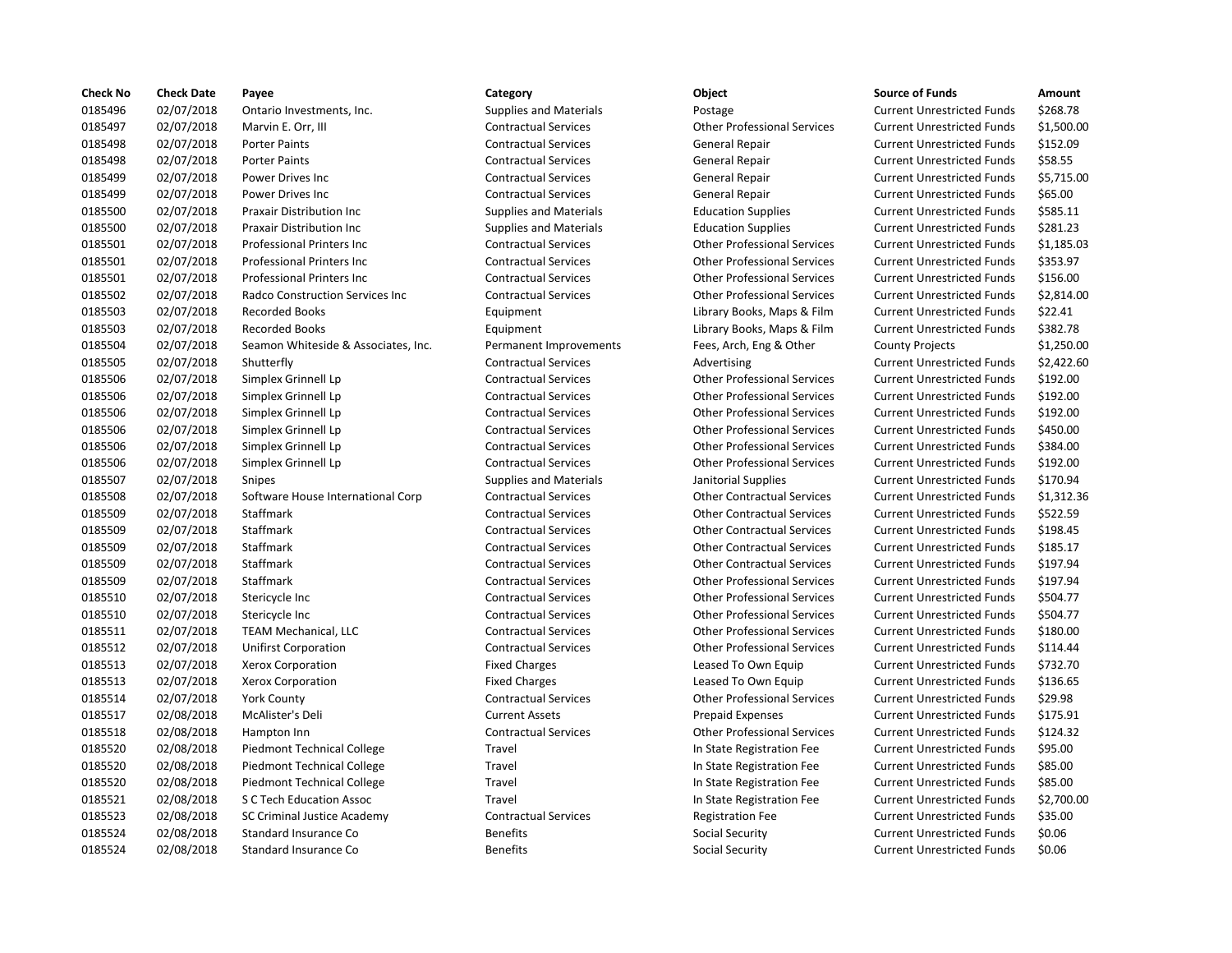| <b>Check No</b> | <b>Check Date</b> | Payee                               | Category                      | Object                             | <b>Source of Funds</b>            | Amount     |
|-----------------|-------------------|-------------------------------------|-------------------------------|------------------------------------|-----------------------------------|------------|
| 0185525         | 02/08/2018        | Veronica C. Williams                | <b>Contractual Services</b>   | <b>Other Professional Services</b> | <b>Current Restricted Funds</b>   | \$420.00   |
| 0185526         | 02/09/2018        | Barnes and Noble College Bookstore  | <b>Current Liabilities</b>    | A/P College Barnes & Noble         | <b>Current Unrestricted Funds</b> | \$323.39   |
| 0185527         | 02/09/2018        | Cherry Tree, LLC                    | <b>Fixed Charges</b>          | Rent Non State                     | <b>Current Unrestricted Funds</b> | \$8,532.5  |
| 0185528         | 02/09/2018        | Chester Metropolitan District       | <b>Fixed Charges</b>          | <b>Rent Non State</b>              | <b>Current Unrestricted Funds</b> | \$80.54    |
| 0185529         | 02/09/2018        | Ellucian Inc                        | <b>Contractual Services</b>   | <b>Other Professional Services</b> | <b>Current Unrestricted Funds</b> | \$532.50   |
| 0185529         | 02/09/2018        | Ellucian Inc                        | <b>Contractual Services</b>   | <b>Other Professional Services</b> | <b>Current Unrestricted Funds</b> | \$3,195.0  |
| 0185531         | 02/09/2018        | Surveillance, Resources, and Invest | <b>Contractual Services</b>   | <b>Other Professional Services</b> | <b>Current Unrestricted Funds</b> | \$1,744.0  |
| 0185532         | 02/09/2018        | Surveillance, Resources, and Invest | <b>Contractual Services</b>   | <b>Other Professional Services</b> | <b>Current Unrestricted Funds</b> | \$1,144.5  |
| 0185533         | 02/09/2018        | Sysco Food Services of Charlotte Ll | <b>Supplies and Materials</b> | <b>Food Supplies</b>               | <b>Current Unrestricted Funds</b> | \$1,559.8  |
| 0185533         | 02/09/2018        | Sysco Food Services of Charlotte Ll | <b>Supplies and Materials</b> | <b>Food Supplies</b>               | <b>Current Unrestricted Funds</b> | \$1,379.8  |
| 0185533         | 02/09/2018        | Sysco Food Services of Charlotte Ll | <b>Supplies and Materials</b> | <b>Food Supplies</b>               | <b>Current Unrestricted Funds</b> | \$1,185.7  |
| 0185534         | 02/09/2018        | York Technical College Foundation   | <b>Fixed Charges</b>          | <b>Rent Non State</b>              | <b>Current Unrestricted Funds</b> | \$1,666.6  |
| 0185534         | 02/09/2018        | York Technical College Foundation   | <b>Fixed Charges</b>          | Rent Non State                     | <b>Current Unrestricted Funds</b> | \$3,082.3  |
| 0185534         | 02/09/2018        | York Technical College Foundation   | <b>Fixed Charges</b>          | <b>Rent Non State</b>              | <b>Current Unrestricted Funds</b> | \$1,607.5  |
| 0185535         | 02/12/2018        | <b>Atlanta Dental Supply</b>        | <b>Contractual Services</b>   | <b>General Repair</b>              | <b>Current Unrestricted Funds</b> | \$135.00   |
| 0185535         | 02/12/2018        | <b>Atlanta Dental Supply</b>        | <b>Contractual Services</b>   | General Repair                     | <b>Current Unrestricted Funds</b> | \$101.32   |
| 0185535         | 02/12/2018        | <b>Atlanta Dental Supply</b>        | <b>Contractual Services</b>   | <b>General Repair</b>              | <b>Current Unrestricted Funds</b> | \$128.23   |
| 0185536         | 02/12/2018        | <b>Recorded Books</b>               | Equipment                     | Library Books, Maps & Film         | <b>Current Unrestricted Funds</b> | \$19.99    |
| 0185536         | 02/12/2018        | <b>Recorded Books</b>               | Equipment                     | Library Books, Maps & Film         | <b>Current Unrestricted Funds</b> | \$14.99    |
| 0185536         | 02/12/2018        | <b>Recorded Books</b>               | Equipment                     | Library Books, Maps & Film         | <b>Current Unrestricted Funds</b> | \$122.34   |
| 0185537         | 02/13/2018        | Government Finance Officers Assoc o | <b>Fixed Charges</b>          | Dues & Membership Fees             | <b>Current Unrestricted Funds</b> | \$100.00   |
| 0185542         | 02/15/2018        | Accreditation Review Committee on E | <b>Fixed Charges</b>          | Dues & Membership Fees             | <b>Current Unrestricted Funds</b> | \$2,000.0  |
| 0185544         | 02/15/2018        | <b>Riverview Medical Clinic</b>     | <b>Contractual Services</b>   | <b>Other Professional Services</b> | <b>Current Unrestricted Funds</b> | \$40.00    |
| 0185545         | 02/15/2018        | Sled                                | <b>Fixed Charges</b>          | Dues & Membership Fees             | <b>Current Unrestricted Funds</b> | \$25.00    |
| 0185546         | 02/15/2018        | Craig's Firearm Supply, Inc.        | <b>Current Assets</b>         | <b>Prepaid Expenses</b>            | <b>Current Unrestricted Funds</b> | $$-1,696.$ |
| 0185546         | 02/15/2018        | Craig's Firearm Supply, Inc.        | <b>Supplies and Materials</b> | <b>Other Supplies</b>              | <b>Current Unrestricted Funds</b> | $$-0.01$   |
| 0185546         | 02/15/2018        | Craig's Firearm Supply, Inc.        | <b>Supplies and Materials</b> | <b>Other Supplies</b>              | <b>Current Unrestricted Funds</b> | \$455.40   |
| 0185546         | 02/15/2018        | Craig's Firearm Supply, Inc.        | <b>Supplies and Materials</b> | <b>Other Supplies</b>              | <b>Current Unrestricted Funds</b> | \$729.50   |
| 0185546         | 02/15/2018        | Craig's Firearm Supply, Inc.        | <b>Supplies and Materials</b> | <b>Other Supplies</b>              | <b>Current Unrestricted Funds</b> | \$400.25   |
| 0185547         | 02/16/2018        | Carolina Mower & Equipment, Inc.    | Equipment                     | Other Equipment                    | <b>Current Unrestricted Funds</b> | \$4,999.9  |
| 0185548         | 02/16/2018        | Dade Paper and Bag Co               | Supplies and Materials        | Janitorial Supplies                | <b>Current Unrestricted Funds</b> | \$2,938.9  |
| 0185549         | 02/16/2018        | Diversified Signs and Graphics      | <b>Contractual Services</b>   | <b>Other Professional Services</b> | Unexpended Plant                  | \$100.00   |
| 0185550         | 02/16/2018        | Ellucian Inc                        | <b>Contractual Services</b>   | <b>Other Professional Services</b> | <b>Current Unrestricted Funds</b> | \$745.50   |
| 0185551         | 02/16/2018        | Fortune Academy Inc                 | <b>Contractual Services</b>   | <b>Other Professional Services</b> | <b>Current Unrestricted Funds</b> | \$4,023.6  |
| 0185551         | 02/16/2018        | Fortune Academy Inc                 | <b>Contractual Services</b>   | <b>Other Professional Services</b> | <b>Current Unrestricted Funds</b> | \$5,259.8  |
| 0185552         | 02/16/2018        | IData Incorporated                  | <b>Contractual Services</b>   | <b>Other Professional Services</b> | <b>Current Unrestricted Funds</b> | \$843.75   |
| 0185553         | 02/16/2018        | Sourceone Healthcare                | <b>Supplies and Materials</b> | Medical & Lab Supplies             | <b>Current Unrestricted Funds</b> | \$133.33   |
| 0185555         | 02/16/2018        | Barnes and Noble College Bookstore  | <b>Current Liabilities</b>    | A/P Student Barnes & Noble         | <b>Current Unrestricted Funds</b> | \$74,315   |
| 0185556         | 02/16/2018        | Chester Metropolitan District       | <b>Contractual Services</b>   | <b>Utilities</b>                   | <b>Current Unrestricted Funds</b> | \$255.27   |
| 0185557         | 02/20/2018        | <b>Bank of America</b>              | <b>Current Liabilities</b>    | A/P Bank of America                | <b>Current Unrestricted Funds</b> | \$178,75   |
| 0185558         | 02/20/2018        | Two Year College English Assoc SE   | Travel                        | Out of State Registration Fees     | <b>Current Unrestricted Funds</b> | \$152.00   |
| 0185559         | 02/21/2018        | Accred Board for Eng and Tech       | <b>Fixed Charges</b>          | Dues & Membership Fees             | <b>Current Unrestricted Funds</b> | \$3,425.0  |
| 0185560         | 02/21/2018        | <b>Chester Rental Uniform</b>       | <b>Supplies and Materials</b> | <b>Clothing Supplies</b>           | <b>Current Unrestricted Funds</b> | \$33.06    |
| 0185560         | 02/21/2018        | <b>Chester Rental Uniform</b>       | <b>Supplies and Materials</b> | <b>Clothing Supplies</b>           | <b>Current Unrestricted Funds</b> | \$33.06    |
| 0185560         | 02/21/2018        | <b>Chester Rental Uniform</b>       | <b>Supplies and Materials</b> | <b>Clothing Supplies</b>           | <b>Current Unrestricted Funds</b> | \$26.10    |

# 0185525 02/08/2018 Veronica C. Williams Contractual Services Other Professional Services Current Restricted Funds \$420.00 Current Liabilities **A/P College Barnes & Noble** Current Unrestricted Funds \$323.39 Fixed Charges **Current Unrestricted Funds** 58,532.50 Fixed Charges **12000 12000 Exercise Fixed Current Unrestricted Funds** 580.54 Contractual Services **Current Inc.** Contractual Services Current Unrestricted Funds \$532.50 Contractual Services **Current Inc Contractual Services** Current Unrestricted Funds \$3,195.00 0185531 02/09/2018 Surveillance, Resources, and Invest Contractual Services Other Professional Services Current Unrestricted Funds \$1,744.00 Contractual Services **Current Contractual Services** Current Unrestricted Funds \$1,144.50 0185533 02/09/2018 Sysco Food Services of Charlotte Ll Supplies and Materials Food Supplies Current Unrestricted Funds \$1,559.87 0185533 02/09/2018 Sysco Food Services of Charlotte Ll Supplies and Materials Food Supplies Current Unrestricted Funds \$1,379.87 0185533 02/09/2018 Sysco Food Services of Charlotte Ll Supplies and Materials Food Supplies Current Unrestricted Funds \$1,185.75 Fixed Charges Technical College Rent Non State Current Unrestricted Funds \$1,666.66 Fixed Charges **Fixed Charges** Fixed Current Unrestricted Funds \$3,082.37 Fixed Charges Technical College Rent Non State Current Unrestricted Funds \$1,607.53 0185535 02/12/2018 Atlanta Dental Supply Contractual Services General Repair Current Unrestricted Funds \$135.00 0185535 02/12/2018 Atlanta Dental Supply Contractual Services General Repair Current Unrestricted Funds \$101.32 0185535 02/12/2018 Atlanta Dental Supply Contractual Services General Repair Current Unrestricted Funds \$128.23 0185536 02/12/2018 Recorded Books Equipment Library Books, Maps & Film Current Unrestricted Funds \$19.99 0185536 02/12/2018 Recorded Books Equipment Library Books, Maps & Film Current Unrestricted Funds \$14.99 0185536 02/12/2018 Recorded Books Equipment Library Books, Maps & Film Current Unrestricted Funds \$122.34 Fixed Charges **Same Current Charges** Current Unrestricted Funds \$100.00 Fixed Charges **Charges Example 2018** Dues & Membership Fees Current Unrestricted Funds \$2,000.00 0185544 02/15/2018 Riverview Medical Clinic Contractual Services Other Professional Services Current Unrestricted Funds \$40.00 Fixed Charges The Superson Current Unrestricted Funds Stephen Bues & Membership Fees Current Unrestricted Funds \$25.00 Ourrent Assets **Current Assets** Prepaid Expenses Current Unrestricted Funds \$-1,696.11 Supplies and Materials **Craig Communist Content Current Unrestricted Funds** \$-0.01 Supplies and Materials **Calculation Control Control Current Unrestricted Funds** 5455.40 Supplies and Materials **Calculation Control Control Current Unrestricted Funds** 5729.50 Supplies and Materials **Craig Communist Communist Communist Current Unrestricted Funds** \$400.25 Equipment Current Current Unrestricted Funds \$4,999.99 0185548 02/16/2018 Dade Paper and Bag Co Supplies and Materials Janitorial Supplies Current Unrestricted Funds \$2,938.93 Contractual Services **Contractual Services** Contractual Services Contractual Services Contractual Services Contractual Agency Contractual Agency Contractual Agency Contractual Agency Contractual Agency Contractual Agency C Contractual Services **Contractual Services** Other Professional Services Current Unrestricted Funds \$745.50 Contractual Services **Fortune 2018 Contractual Services** Current Unrestricted Funds \$4,023.60 0185551 02/16/2018 Fortune Academy Inc Contractual Services Other Professional Services Current Unrestricted Funds \$5,259.80 0185552 02/16/2018 IData Incorporated Contractual Services Other Professional Services Current Unrestricted Funds \$843.75 0185553 02/16/2018 Sourceone Healthcare Supplies and Materials Medical & Lab Supplies Current Unrestricted Funds \$133.33 Current Liabilities **A/P Student Barnes & Noble** Current Unrestricted Funds \$74,315.75 Contractual Services **Contractual Services** Current Unrestricted Funds 5255.27 0185557 02/20/2018 Bank of America Current Liabilities A/P Bank of America Current Unrestricted Funds \$178,755.29 Travel Travel Travel Cut Out of State Registration Fees Current Unrestricted Funds \$152.00 Fixed Charges **2.21/2018 Clubs Accred** Funds Fixed Current Unrestricted Funds 53,425.00 0185560 02/21/2018 Chester Rental Uniform Supplies and Materials Clothing Supplies Current Unrestricted Funds \$33.06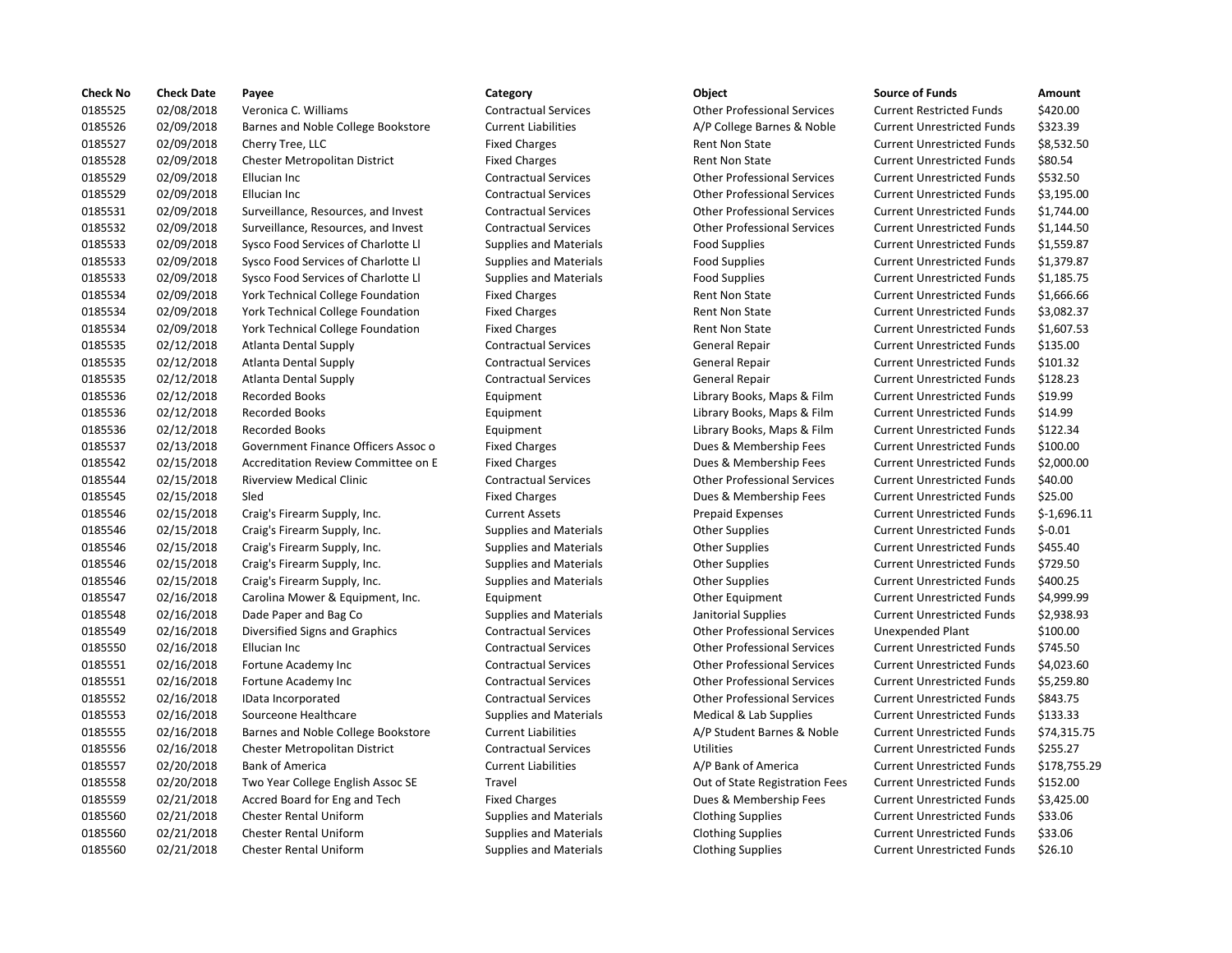| <b>Check No</b> | <b>Check Date</b> | Payee                                   | Category                         | Object                    | <b>Source of Funds</b>            | Amount     |
|-----------------|-------------------|-----------------------------------------|----------------------------------|---------------------------|-----------------------------------|------------|
| 0185560         | 02/21/2018        | Chester Rental Uniform                  | <b>Supplies and Materials</b>    | <b>Clothing Supplies</b>  | <b>Current Unrestricted Funds</b> | \$26.10    |
| 0185560         | 02/21/2018        | <b>Chester Rental Uniform</b>           | <b>Current Liabilities</b>       | Misc                      | <b>Current Unrestricted Funds</b> | \$33.06    |
| 0185560         | 02/21/2018        | <b>Chester Rental Uniform</b>           | <b>Current Liabilities</b>       | Misc                      | <b>Current Unrestricted Funds</b> | \$33.06    |
| 0185560         | 02/21/2018        | <b>Chester Rental Uniform</b>           | <b>Current Liabilities</b>       | Misc                      | <b>Current Unrestricted Funds</b> | \$26.10    |
| 0185560         | 02/21/2018        | Chester Rental Uniform                  | <b>Current Liabilities</b>       | Misc                      | <b>Current Unrestricted Funds</b> | \$26.10    |
| 0185562         | 02/21/2018        | Assessment Technologies Institute       | Op Revenue - Other Current Unres | ATI                       | <b>Current Unrestricted Funds</b> | \$7,375.00 |
| 0185562         | 02/21/2018        | Assessment Technologies Institute       | Op Revenue - Other Current Unres | ATI                       | <b>Current Unrestricted Funds</b> | \$4,140.00 |
| 0185563         | 02/21/2018        | <b>Chester County Development Assoc</b> | <b>Fixed Charges</b>             | Dues & Membership Fees    | <b>Current Unrestricted Funds</b> | \$4,000.00 |
| 0185564         | 02/21/2018        | Chester Rental Uniform                  | <b>Current Liabilities</b>       | Uniform                   | <b>Current Unrestricted Funds</b> | \$26.10    |
| 0185564         | 02/21/2018        | <b>Chester Rental Uniform</b>           | <b>Current Liabilities</b>       | Uniform                   | <b>Current Unrestricted Funds</b> | \$26.10    |
| 0185564         | 02/21/2018        | <b>Chester Rental Uniform</b>           | <b>Current Liabilities</b>       | Uniform                   | <b>Current Unrestricted Funds</b> | \$26.10    |
| 0185564         | 02/21/2018        | <b>Chester Rental Uniform</b>           | <b>Current Liabilities</b>       | Uniform                   | <b>Current Unrestricted Funds</b> | \$26.10    |
| 0185564         | 02/21/2018        | Chester Rental Uniform                  | <b>Current Liabilities</b>       | Uniform                   | <b>Current Unrestricted Funds</b> | \$26.10    |
| 0185564         | 02/21/2018        | <b>Chester Rental Uniform</b>           | <b>Supplies and Materials</b>    | <b>Clothing Supplies</b>  | <b>Current Unrestricted Funds</b> | \$26.10    |
| 0185564         | 02/21/2018        | Chester Rental Uniform                  | <b>Supplies and Materials</b>    | <b>Clothing Supplies</b>  | <b>Current Unrestricted Funds</b> | \$26.10    |
| 0185564         | 02/21/2018        | <b>Chester Rental Uniform</b>           | <b>Supplies and Materials</b>    | <b>Clothing Supplies</b>  | <b>Current Unrestricted Funds</b> | \$26.10    |
| 0185564         | 02/21/2018        | <b>Chester Rental Uniform</b>           | <b>Supplies and Materials</b>    | <b>Clothing Supplies</b>  | <b>Current Unrestricted Funds</b> | \$26.10    |
| 0185564         | 02/21/2018        | <b>Chester Rental Uniform</b>           | <b>Supplies and Materials</b>    | <b>Clothing Supplies</b>  | <b>Current Unrestricted Funds</b> | \$26.10    |
| 0185565         | 02/21/2018        | <b>Chester Rental Uniform</b>           | <b>Supplies and Materials</b>    | <b>Clothing Supplies</b>  | <b>Current Unrestricted Funds</b> | \$5.94     |
| 0185565         | 02/21/2018        | Chester Rental Uniform                  | <b>Supplies and Materials</b>    | <b>Clothing Supplies</b>  | <b>Current Unrestricted Funds</b> | \$5.94     |
| 0185565         | 02/21/2018        | <b>Chester Rental Uniform</b>           | <b>Supplies and Materials</b>    | <b>Clothing Supplies</b>  | <b>Current Unrestricted Funds</b> | \$5.94     |
| 0185565         | 02/21/2018        | <b>Chester Rental Uniform</b>           | <b>Current Liabilities</b>       | Uniform                   | <b>Current Unrestricted Funds</b> | \$5.94     |
| 0185565         | 02/21/2018        | <b>Chester Rental Uniform</b>           | <b>Current Liabilities</b>       | Uniform                   | <b>Current Unrestricted Funds</b> | \$5.94     |
| 0185565         | 02/21/2018        | <b>Chester Rental Uniform</b>           | <b>Current Liabilities</b>       | Uniform                   | <b>Current Unrestricted Funds</b> | \$5.94     |
| 0185566         | 02/21/2018        | Piedmont Technical College              | Travel                           | In State Registration Fee | <b>Current Unrestricted Funds</b> | \$95.00    |
| 0185567         | 02/22/2018        | American Airlines, Inc.                 | Travel                           | In State Lodging          | <b>Current Unrestricted Funds</b> | \$15.00    |
| 0185567         | 02/22/2018        | American Airlines, Inc.                 | Travel                           | In State Lodging          | <b>Current Restricted Funds</b>   | \$15.00    |
| 0185567         | 02/22/2018        | American Airlines, Inc.                 | Travel                           | Out of State Air Trans    | <b>Current Unrestricted Funds</b> | \$558.10   |
| 0185567         | 02/22/2018        | American Airlines, Inc.                 | Travel                           | In State Lodging          | <b>Current Unrestricted Funds</b> | \$15.00    |
| 0185567         | 02/22/2018        | American Airlines, Inc.                 | Travel                           | In State Lodging          | <b>Current Unrestricted Funds</b> | \$15.00    |
| 0185567         | 02/22/2018        | American Airlines, Inc.                 | Travel                           | In State Lodging          | <b>Current Unrestricted Funds</b> | \$15.00    |
| 0185567         | 02/22/2018        | American Airlines, Inc.                 | Travel                           | In State Lodging          | <b>Current Unrestricted Funds</b> | \$15.00    |
| 0185567         | 02/22/2018        | American Airlines, Inc.                 | Travel                           | In State Lodging          | <b>Current Unrestricted Funds</b> | \$15.00    |
| 0185567         | 02/22/2018        | American Airlines, Inc.                 | Travel                           | In State Lodging          | <b>Current Unrestricted Funds</b> | \$15.00    |
| 0185567         | 02/22/2018        | American Airlines, Inc.                 | Travel                           | In State Lodging          | <b>Current Unrestricted Funds</b> | \$15.00    |
| 0185567         | 02/22/2018        | American Airlines, Inc.                 | Travel                           | Out of State Lodging      | <b>Current Unrestricted Funds</b> | \$15.00    |
| 0185567         | 02/22/2018        | American Airlines, Inc.                 | Travel                           | Out of State Air Trans    | <b>Current Restricted Funds</b>   | \$532.70   |
| 0185567         | 02/22/2018        | American Airlines, Inc.                 | Travel                           | Out of State Air Trans    | <b>Current Restricted Funds</b>   | \$486.70   |
| 0185567         | 02/22/2018        | American Airlines, Inc.                 | Travel                           | Out of State Air Trans    | <b>Current Unrestricted Funds</b> | \$318.11   |
| 0185567         | 02/22/2018        | American Airlines, Inc.                 | Travel                           | Out of State Air Trans    | <b>Current Unrestricted Funds</b> | \$661.10   |
| 0185567         | 02/22/2018        | American Airlines, Inc.                 | Travel                           | Out of State Air Trans    | <b>Current Unrestricted Funds</b> | \$661.10   |
| 0185567         | 02/22/2018        | American Airlines, Inc.                 | Travel                           | Out of State Air Trans    | <b>Current Unrestricted Funds</b> | \$318.11   |
| 0185567         | 02/22/2018        | American Airlines, Inc.                 | Travel                           | Out of State Air Trans    | <b>Current Unrestricted Funds</b> | \$558.10   |
| 0185567         | 02/22/2018        | American Airlines, Inc.                 | Travel                           | Out of State Air Trans    | <b>Current Unrestricted Funds</b> | \$558.10   |
| 0185567         | 02/22/2018        | American Airlines, Inc.                 | Travel                           | Out of State Air Trans    | <b>Current Unrestricted Funds</b> | \$517.10   |

| Object                    |
|---------------------------|
| <b>Clothing Supplies</b>  |
| Misc                      |
| Misc                      |
| Misc                      |
| Misc                      |
| ATI                       |
| ATI                       |
| Dues & Membership Fees    |
| Uniform                   |
| Uniform                   |
| Uniform                   |
| Uniform                   |
| Uniform                   |
| <b>Clothing Supplies</b>  |
| <b>Clothing Supplies</b>  |
| <b>Clothing Supplies</b>  |
| <b>Clothing Supplies</b>  |
| <b>Clothing Supplies</b>  |
| <b>Clothing Supplies</b>  |
| <b>Clothing Supplies</b>  |
| <b>Clothing Supplies</b>  |
| Uniform                   |
| Uniform                   |
| Uniform                   |
| In State Registration Fee |
| In State Lodging          |
| In State Lodging          |
| Out of State Air Trans    |
| In State Lodging          |
| In State Lodging          |
| In State Lodging          |
| In State Lodging          |
| In State Lodging          |
| In State Lodging          |
| In State Lodging          |
| Out of State Lodging      |
| Out of State Air Trans    |
| Out of State Air Trans    |
| Out of State Air Trans    |
| Out of State Air Trans    |
| Out of State Air Trans    |
| Out of State Air Trans    |
| Out of State Air Trans    |
| Out of State Air Trans    |
| Out of State Air<br>Tranc |

| Category                         | Object                    | <b>Source of Funds</b>            | Amount     |
|----------------------------------|---------------------------|-----------------------------------|------------|
| <b>Supplies and Materials</b>    | <b>Clothing Supplies</b>  | <b>Current Unrestricted Funds</b> | \$26.10    |
| <b>Current Liabilities</b>       | Misc                      | <b>Current Unrestricted Funds</b> | \$33.06    |
| <b>Current Liabilities</b>       | Misc                      | <b>Current Unrestricted Funds</b> | \$33.06    |
| <b>Current Liabilities</b>       | Misc                      | <b>Current Unrestricted Funds</b> | \$26.10    |
| <b>Current Liabilities</b>       | Misc                      | <b>Current Unrestricted Funds</b> | \$26.10    |
| Op Revenue - Other Current Unres | ATI                       | <b>Current Unrestricted Funds</b> | \$7,375.00 |
| Op Revenue - Other Current Unres | ATI                       | <b>Current Unrestricted Funds</b> | \$4,140.00 |
| <b>Fixed Charges</b>             | Dues & Membership Fees    | <b>Current Unrestricted Funds</b> | \$4,000.00 |
| <b>Current Liabilities</b>       | Uniform                   | <b>Current Unrestricted Funds</b> | \$26.10    |
| <b>Current Liabilities</b>       | Uniform                   | <b>Current Unrestricted Funds</b> | \$26.10    |
| <b>Current Liabilities</b>       | Uniform                   | <b>Current Unrestricted Funds</b> | \$26.10    |
| <b>Current Liabilities</b>       | Uniform                   | <b>Current Unrestricted Funds</b> | \$26.10    |
| <b>Current Liabilities</b>       | Uniform                   | <b>Current Unrestricted Funds</b> | \$26.10    |
| <b>Supplies and Materials</b>    | <b>Clothing Supplies</b>  | <b>Current Unrestricted Funds</b> | \$26.10    |
| <b>Supplies and Materials</b>    | <b>Clothing Supplies</b>  | <b>Current Unrestricted Funds</b> | \$26.10    |
| <b>Supplies and Materials</b>    | <b>Clothing Supplies</b>  | <b>Current Unrestricted Funds</b> | \$26.10    |
| <b>Supplies and Materials</b>    | <b>Clothing Supplies</b>  | <b>Current Unrestricted Funds</b> | \$26.10    |
| <b>Supplies and Materials</b>    | <b>Clothing Supplies</b>  | <b>Current Unrestricted Funds</b> | \$26.10    |
| <b>Supplies and Materials</b>    | <b>Clothing Supplies</b>  | <b>Current Unrestricted Funds</b> | \$5.94     |
| <b>Supplies and Materials</b>    | <b>Clothing Supplies</b>  | <b>Current Unrestricted Funds</b> | \$5.94     |
| <b>Supplies and Materials</b>    | <b>Clothing Supplies</b>  | <b>Current Unrestricted Funds</b> | \$5.94     |
| <b>Current Liabilities</b>       | Uniform                   | <b>Current Unrestricted Funds</b> | \$5.94     |
| <b>Current Liabilities</b>       | Uniform                   | <b>Current Unrestricted Funds</b> | \$5.94     |
| <b>Current Liabilities</b>       | Uniform                   | <b>Current Unrestricted Funds</b> | \$5.94     |
| Travel                           | In State Registration Fee | <b>Current Unrestricted Funds</b> | \$95.00    |
| Travel                           | In State Lodging          | <b>Current Unrestricted Funds</b> | \$15.00    |
| Travel                           | In State Lodging          | <b>Current Restricted Funds</b>   | \$15.00    |
| Travel                           | Out of State Air Trans    | <b>Current Unrestricted Funds</b> | \$558.10   |
| Travel                           | In State Lodging          | <b>Current Unrestricted Funds</b> | \$15.00    |
| Travel                           | In State Lodging          | <b>Current Unrestricted Funds</b> | \$15.00    |
| Travel                           | In State Lodging          | <b>Current Unrestricted Funds</b> | \$15.00    |
| Travel                           | In State Lodging          | <b>Current Unrestricted Funds</b> | \$15.00    |
| Travel                           | In State Lodging          | <b>Current Unrestricted Funds</b> | \$15.00    |
| Travel                           | In State Lodging          | <b>Current Unrestricted Funds</b> | \$15.00    |
| Travel                           | In State Lodging          | <b>Current Unrestricted Funds</b> | \$15.00    |
| Travel                           | Out of State Lodging      | <b>Current Unrestricted Funds</b> | \$15.00    |
| Travel                           | Out of State Air Trans    | <b>Current Restricted Funds</b>   | \$532.70   |
| Travel                           | Out of State Air Trans    | <b>Current Restricted Funds</b>   | \$486.70   |
| Travel                           | Out of State Air Trans    | <b>Current Unrestricted Funds</b> | \$318.11   |
| Travel                           | Out of State Air Trans    | <b>Current Unrestricted Funds</b> | \$661.10   |
| Travel                           | Out of State Air Trans    | <b>Current Unrestricted Funds</b> | \$661.10   |
| Travel                           | Out of State Air Trans    | <b>Current Unrestricted Funds</b> | \$318.11   |
| Travel                           | Out of State Air Trans    | <b>Current Unrestricted Funds</b> | \$558.10   |
| Travel                           | Out of State Air Trans    | <b>Current Unrestricted Funds</b> | \$558.10   |
|                                  |                           |                                   |            |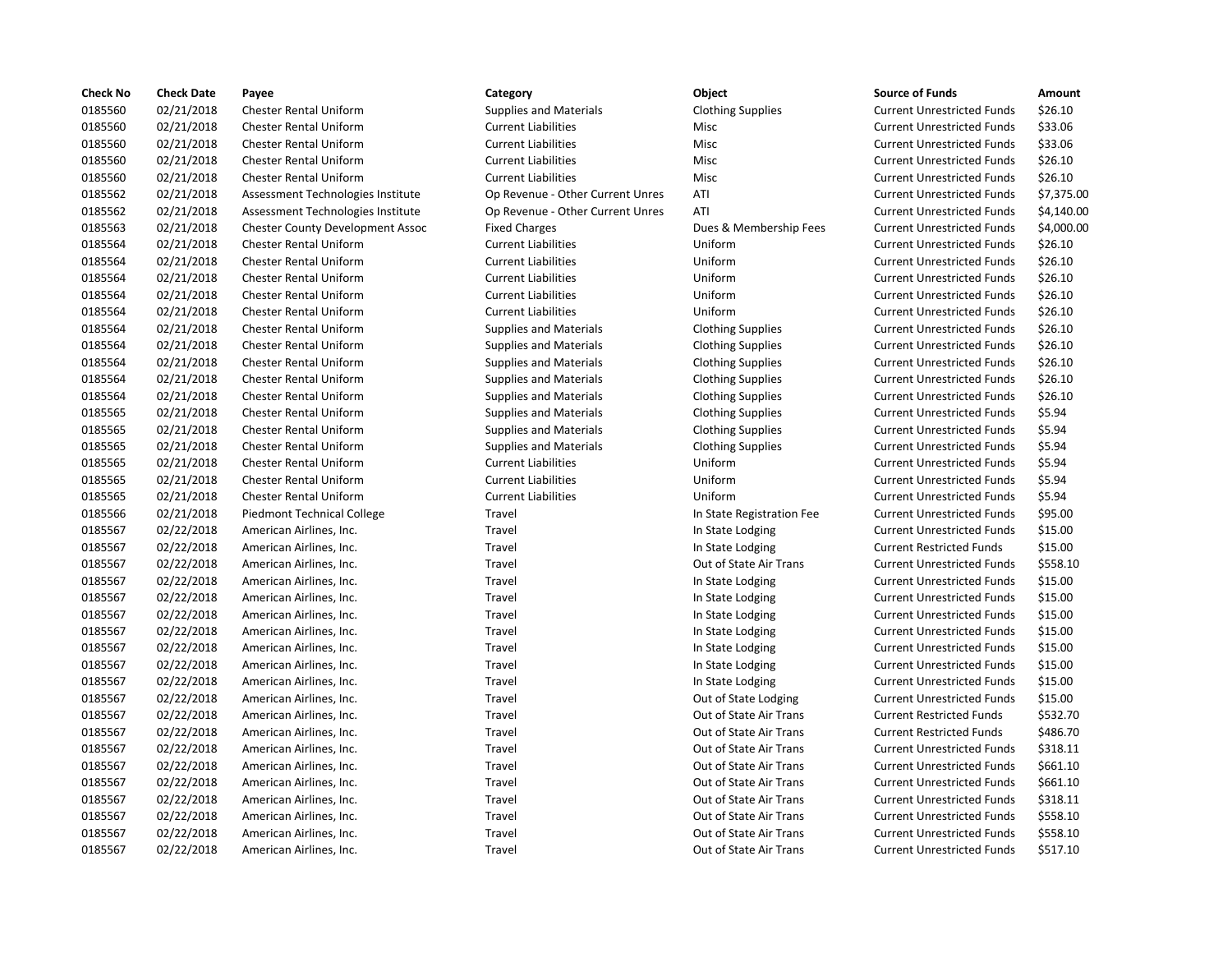| <b>Check No</b> | <b>Check Date</b> | Payee                                      | Category                      | Object                             | <b>Source of Funds</b>            | Amount     |
|-----------------|-------------------|--------------------------------------------|-------------------------------|------------------------------------|-----------------------------------|------------|
| 0185567         | 02/22/2018        | American Airlines, Inc.                    | Travel                        | Out of State Air Trans             | <b>Current Unrestricted Funds</b> | \$661.10   |
| 0185567         | 02/22/2018        | American Airlines, Inc.                    | Travel                        | Out of State Air Trans             | <b>Current Unrestricted Funds</b> | \$303.10   |
| 0185567         | 02/22/2018        | American Airlines, Inc.                    | Travel                        | Out of State Air Trans             | <b>Current Unrestricted Funds</b> | \$661.10   |
| 0185567         | 02/22/2018        | American Airlines, Inc.                    | Travel                        | Out of State Air Trans             | <b>Current Unrestricted Funds</b> | \$519.10   |
| 0185567         | 02/22/2018        | American Airlines, Inc.                    | Travel                        | Out of State Air Trans             | <b>Current Unrestricted Funds</b> | \$303.10   |
| 0185567         | 02/22/2018        | American Airlines, Inc.                    | Travel                        | Out of State Air Trans             | <b>Current Unrestricted Funds</b> | \$558.10   |
| 0185567         | 02/22/2018        | American Airlines, Inc.                    | Travel                        | Out of State Air Trans             | <b>Current Unrestricted Funds</b> | \$313.10   |
| 0185568         | 02/22/2018        | South Carolina Trio                        | <b>Fixed Charges</b>          | Dues & Membership Fees             | <b>Current Unrestricted Funds</b> | \$35.00    |
| 0185569         | 02/22/2018        | South Carolina Trio                        | Travel                        | Travel                             | <b>Current Restricted Funds</b>   | \$1,280.00 |
| 0185569         | 02/22/2018        | South Carolina Trio                        | Travel                        | Travel                             | <b>Current Restricted Funds</b>   | \$340.00   |
| 0185569         | 02/22/2018        | South Carolina Trio                        | Travel                        | Travel                             | <b>Current Restricted Funds</b>   | \$1,280.00 |
| 0185569         | 02/22/2018        | South Carolina Trio                        | Travel                        | Travel                             | <b>Current Restricted Funds</b>   | \$680.00   |
| 0185570         | 02/23/2018        | Act                                        | <b>Supplies and Materials</b> | <b>Testing Supplies</b>            | <b>Current Unrestricted Funds</b> | \$391.00   |
| 0185571         | 02/23/2018        | ADC Engineering, Inc                       | Permanent Improvements        | Fees, Arch, Eng & Other            | <b>County Projects</b>            | \$142.31   |
| 0185572         | 02/23/2018        | Ameripride Services Inc                    | <b>Supplies and Materials</b> | <b>Major Supplies</b>              | <b>Current Unrestricted Funds</b> | \$79.90    |
| 0185573         | 02/23/2018        | <b>Atlanta Dental Supply</b>               | <b>Contractual Services</b>   | General Repair                     | <b>Current Unrestricted Funds</b> | \$217.72   |
| 0185574         | 02/23/2018        | Boans Locksmith Shop                       | <b>Contractual Services</b>   | <b>Other Professional Services</b> | <b>Current Unrestricted Funds</b> | \$100.00   |
| 0185575         | 02/23/2018        | <b>Bridge Interpreting Service</b>         | <b>Contractual Services</b>   | <b>Other Professional Services</b> | <b>Current Unrestricted Funds</b> | \$4,470.00 |
| 0185576         | 02/23/2018        | Canon Solutions America Inc                | <b>Fixed Charges</b>          | Leased To Own Equip                | <b>Current Unrestricted Funds</b> | \$6,090.15 |
| 0185576         | 02/23/2018        | Canon Solutions America Inc                | <b>Supplies and Materials</b> | <b>Photocopy Supplies</b>          | <b>Current Unrestricted Funds</b> | \$21.25    |
| 0185576         | 02/23/2018        | Canon Solutions America Inc                | <b>Supplies and Materials</b> | Photocopy Supplies                 | <b>Current Unrestricted Funds</b> | \$170.64   |
| 0185577         | 02/23/2018        | Caretaker Management Service Inc           | <b>Contractual Services</b>   | <b>Other Contractual Services</b>  | <b>Current Unrestricted Funds</b> | \$1,050.00 |
| 0185577         | 02/23/2018        | Caretaker Management Service Inc           | <b>Contractual Services</b>   | <b>Other Contractual Services</b>  | <b>Current Unrestricted Funds</b> | \$400.00   |
| 0185577         | 02/23/2018        | Caretaker Management Service Inc           | <b>Contractual Services</b>   | <b>Other Professional Services</b> | <b>Current Unrestricted Funds</b> | \$450.00   |
| 0185578         | 02/23/2018        | Carolina Couriers, LLC                     | <b>Contractual Services</b>   | <b>Other Contractual Services</b>  | <b>Current Unrestricted Funds</b> | \$595.00   |
| 0185579         | 02/23/2018        | Carolina Elevator Service Inc              | <b>Contractual Services</b>   | <b>Other Contractual Services</b>  | <b>Current Unrestricted Funds</b> | \$395.00   |
| 0185580         | 02/23/2018        | Carolina Golf Cars                         | <b>Contractual Services</b>   | <b>General Repair</b>              | <b>Current Unrestricted Funds</b> | \$1,027.12 |
| 0185581         | 02/23/2018        | Chef's Catering                            | <b>Supplies and Materials</b> | <b>Food Supplies</b>               | <b>Current Unrestricted Funds</b> | \$1,439.75 |
| 0185582         | 02/23/2018        | <b>Chester County Sheriff's Office Att</b> | <b>Contractual Services</b>   | <b>Other Contractual Services</b>  | <b>Current Unrestricted Funds</b> | \$350.00   |
| 0185582         | 02/23/2018        | <b>Chester County Sheriff's Office Att</b> | <b>Contractual Services</b>   | <b>Other Contractual Services</b>  | <b>Current Unrestricted Funds</b> | \$350.00   |
| 0185583         | 02/23/2018        | Complete Partition Repair, Inc.            | <b>Contractual Services</b>   | <b>Other Professional Services</b> | <b>Current Unrestricted Funds</b> | \$1,400.00 |
| 0185583         | 02/23/2018        | Complete Partition Repair, Inc.            | <b>Contractual Services</b>   | <b>Other Professional Services</b> | <b>Current Unrestricted Funds</b> | \$800.00   |
| 0185584         | 02/23/2018        | Dade Paper and Bag Co                      | <b>Supplies and Materials</b> | Janitorial Supplies                | <b>Current Unrestricted Funds</b> | \$1,380.09 |
| 0185584         | 02/23/2018        | Dade Paper and Bag Co                      | <b>Supplies and Materials</b> | Janitorial Supplies                | <b>Current Unrestricted Funds</b> | \$3,347.62 |
| 0185585         | 02/23/2018        | Dell Computer Corporation                  | Equipment                     | Non Capitalized Equipment          | <b>Current Restricted Funds</b>   | $$-0.04$   |
| 0185585         | 02/23/2018        | Dell Computer Corporation                  | Equipment                     | Non Capitalized Equipment          | <b>Current Restricted Funds</b>   | \$47,111.8 |
| 0185586         | 02/23/2018        | Ellucian Inc                               | <b>Contractual Services</b>   | <b>Other Professional Services</b> | <b>Current Unrestricted Funds</b> | \$426.00   |
| 0185586         | 02/23/2018        | Ellucian Inc                               | <b>Contractual Services</b>   | <b>Other Professional Services</b> | <b>Current Unrestricted Funds</b> | \$213.00   |
| 0185586         | 02/23/2018        | Ellucian Inc                               | <b>Contractual Services</b>   | <b>Other Professional Services</b> | <b>Current Unrestricted Funds</b> | \$1,270.02 |
| 0185586         | 02/23/2018        | Ellucian Inc                               | <b>Contractual Services</b>   | <b>Other Professional Services</b> | <b>Current Unrestricted Funds</b> | \$6,390.00 |
| 0185587         | 02/23/2018        | <b>GOBL Library Solutions</b>              | Equipment                     | Library Books, Maps & Film         | <b>Current Unrestricted Funds</b> | \$87.13    |
| 0185588         | 02/23/2018        | Graybar Electric Co                        | <b>Contractual Services</b>   | General Repair                     | <b>Current Unrestricted Funds</b> | \$189.22   |
| 0185589         | 02/23/2018        | The Honey Baked Ham Co #1543               | <b>Supplies and Materials</b> | <b>Food Supplies</b>               | <b>Current Unrestricted Funds</b> | \$118.00   |
| 0185589         | 02/23/2018        | The Honey Baked Ham Co #1543               | <b>Supplies and Materials</b> | <b>Food Supplies</b>               | <b>Current Unrestricted Funds</b> | \$876.37   |
| 0185590         | 02/23/2018        | IData Incorporated                         | <b>Contractual Services</b>   | <b>Other Professional Services</b> | <b>Current Unrestricted Funds</b> | \$843.75   |

# Travel **2022** 2018 Out of State Air Trans Current Unrestricted Funds 5661.10 Travel **2008** Out of State Air Trans Current Unrestricted Funds \$303.10 Travel **2022** 2018 Out of State Air Trans Current Unrestricted Funds \$661.10 Travel **2022** 2018 Out of State Air Trans Current Unrestricted Funds 5519.10 Travel **2008** 2018 Out of State Air Trans Current Unrestricted Funds \$303.10 Travel **2022** 2018 Travel Airlines, Inc. Trans Current Unrestricted Funds 5558.10 Travel **2008** 2018 Out of State Air Trans Current Unrestricted Funds 5313.10 Fixed Charges **235.00** Dues & Membership Fees Current Unrestricted Funds \$35.00 Travel **12018 Current Restricted Funds** S340.00 0185569 02/22/2018 South Carolina Trio Travel Travel Current Restricted Funds \$680.00 Supplies and Materials **Testing Supplies** Current Unrestricted Funds \$391.00 Permanent Improvements Fees, Arch, Eng & Other County Projects \$142.31 0185572 02/23/2018 Ameripride Services Inc Supplies and Materials Major Supplies Current Unrestricted Funds \$79.90 0185573 02/23/2018 Atlanta Dental Supply Contractual Services General Repair Current Unrestricted Funds \$217.72 0185574 02/23/2018 Boans Locksmith Shop Contractual Services Other Professional Services Current Unrestricted Funds \$100.00 0185575 02/23/2018 Bridge Interpreting Service Contractual Services Other Professional Services Current Unrestricted Funds \$4,470.00 Fixed Charges **Canon Solutions America Inc.** Leased To Own Equip Current Unrestricted Funds \$6,090.15 Supplies and Materials **Canon State Inc.** Photocopy Supplies Current Unrestricted Funds \$21.25 Supplies and Materials **Current Unrestricted Funds** 5170.64 0185577 02/23/2018 Caretaker Management Service Inc Contractual Services Other Contractual Services Current Unrestricted Funds \$1,050.00 0185577 02/23/2018 Caretaker Management Service Inc Contractual Services Other Contractual Services Current Unrestricted Funds \$400.00 0185577 02/23/2018 Caretaker Management Service Inc Contractual Services Other Professional Services Current Unrestricted Funds \$450.00 0185578 02/23/2018 Carolina Couriers, LLC Contractual Services Other Contractual Services Current Unrestricted Funds \$595.00 Contractual Services **Carolina Elevator Contractual Services** Current Unrestricted Funds \$395.00 0185580 02/23/2018 Carolina Golf Cars Contractual Services General Repair Current Unrestricted Funds \$1,027.12 0185581 02/23/2018 Chef's Catering Supplies and Materials Food Supplies Current Unrestricted Funds \$1,439.75 e Att Contractual Services Chester Contractual Services Current Unrestricted Funds \$350.00 e Att Contractual Services Contractual Services Contractual Services Current Unrestricted Funds \$350.00 0185583 02/23/2018 Complete Partition Repair, Inc Contractual Services Other Professional Services Current Unrestricted Funds \$1,400.00 0185583 02/23/2018 Complete Partition Repair, Inc Contractual Services Other Professional Services Current Unrestricted Funds \$800.00 0185584 02/23/2018 Dade Paper and Bag Co Supplies and Materials Janitorial Supplies Current Unrestricted Funds \$1,380.09 0185584 02/23/2018 Dade Paper and Bag Co Supplies and Materials Janitorial Supplies Current Unrestricted Funds \$3,347.62 0185585 02/23/2018 Dell Computer Corporation Equipment Non Capitalized Equipment Current Restricted Funds \$-0.04 Equipment 11.1.82 Contractual Services **Contractual Services** Other Professional Services Current Unrestricted Funds \$426.00 Contractual Services **Current Inc Contractual Services** Current Unrestricted Funds \$213.00 0185586 02/23/2018 Ellucian Inc Contractual Services Other Professional Services Current Unrestricted Funds \$1,270.02 Contractual Services **Current Inc Contractual Services** Current Unrestricted Funds \$6,390.00 0185587 02/23/2018 GOBL Library Solutions Equipment Library Books, Maps & Film Current Unrestricted Funds \$87.13 0185588 02/23/2018 Graybar Electric Co Contractual Services General Repair Current Unrestricted Funds \$189.22 543 **543** Supplies and Materials **Food Supplies Current Unrestricted Funds** 5118.00 548 0276.37 Supplies and Materials **Food Supplies Current Unrestricted Funds** 5876.37 0185590 02/23/2018 IData Incorporated Contractual Services Other Professional Services Current Unrestricted Funds \$843.75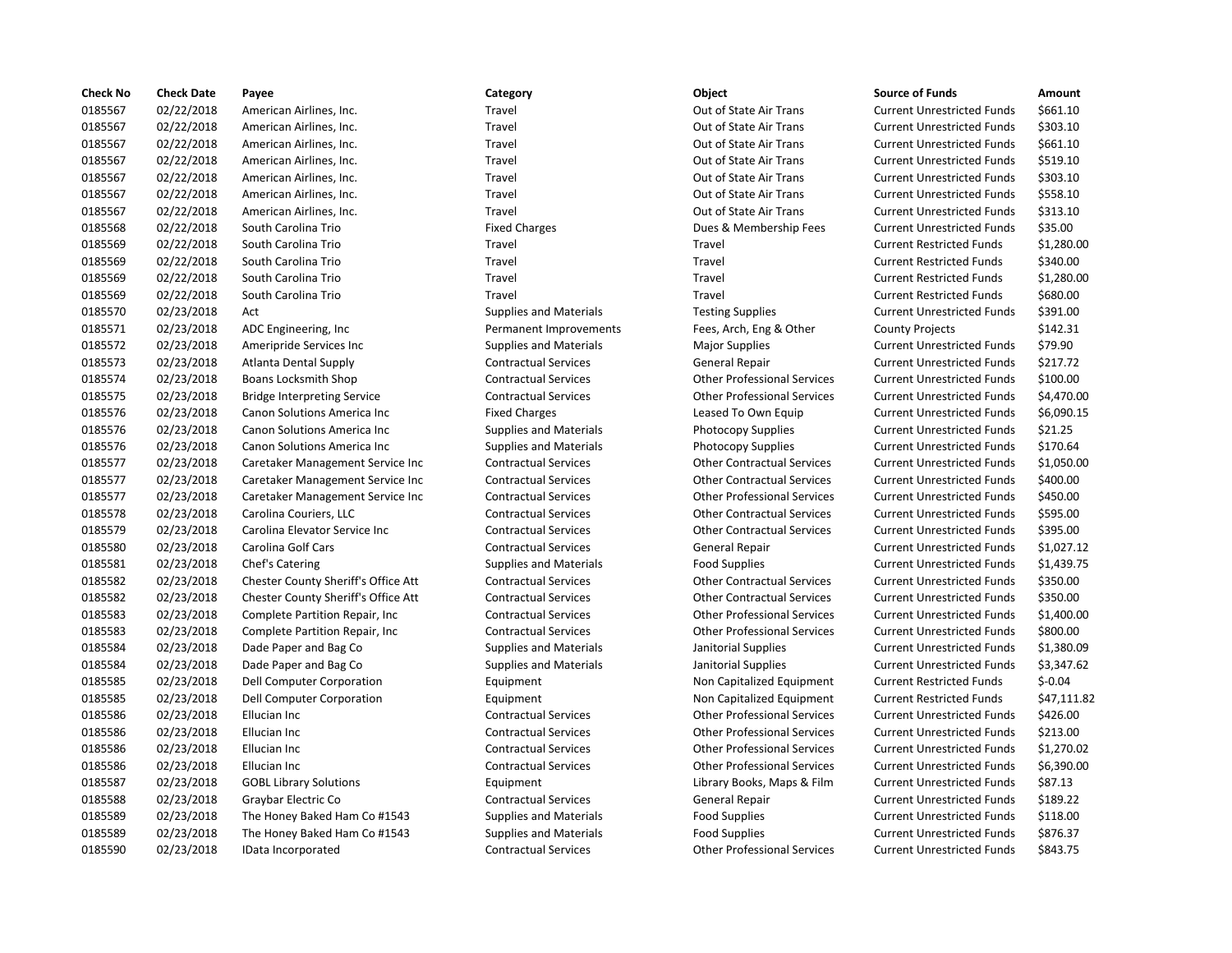| <b>Check No</b> | <b>Check Date</b> | Payee                            | Category                      | Object                             | <b>Source of Funds</b>            | Amount    |
|-----------------|-------------------|----------------------------------|-------------------------------|------------------------------------|-----------------------------------|-----------|
| 0185590         | 02/23/2018        | IData Incorporated               | <b>Contractual Services</b>   | <b>Other Professional Services</b> | <b>Current Unrestricted Funds</b> | \$236.25  |
| 0185591         | 02/23/2018        | Interior Plantscapes Llc         | <b>Contractual Services</b>   | <b>Other Professional Services</b> | <b>Current Unrestricted Funds</b> | \$305.00  |
| 0185592         | 02/23/2018        | Jacksons Kitchen Inc.            | <b>Supplies and Materials</b> | <b>Food Supplies</b>               | <b>Current Unrestricted Funds</b> | \$466.82  |
| 0185592         | 02/23/2018        | Jacksons Kitchen Inc.            | Supplies and Materials        | <b>Food Supplies</b>               | <b>Current Unrestricted Funds</b> | \$452.65  |
| 0185593         | 02/23/2018        | Johnson Controls Inc             | <b>Contractual Services</b>   | <b>Other Professional Services</b> | <b>Current Unrestricted Funds</b> | \$2,450.0 |
| 0185594         | 02/23/2018        | <b>Lowes Home Centers</b>        | <b>Contractual Services</b>   | General Repair                     | <b>Current Unrestricted Funds</b> | \$6.70    |
| 0185594         | 02/23/2018        | Lowes Home Centers               | <b>Contractual Services</b>   | <b>General Repair</b>              | <b>Current Unrestricted Funds</b> | \$136.96  |
| 0185594         | 02/23/2018        | <b>Lowes Home Centers</b>        | <b>Contractual Services</b>   | General Repair                     | <b>Current Unrestricted Funds</b> | \$280.37  |
| 0185595         | 02/23/2018        | <b>Melanie Rowe Catering</b>     | <b>Supplies and Materials</b> | <b>Food Supplies</b>               | <b>Current Unrestricted Funds</b> | \$1,138.5 |
| 0185596         | 02/23/2018        | Merus Refreshment Services Inc   | <b>Supplies and Materials</b> | <b>Food Supplies</b>               | <b>Current Unrestricted Funds</b> | \$148.73  |
| 0185597         | 02/23/2018        | Mid-Carolina Ahec, Inc.          | <b>Contractual Services</b>   | <b>Other Professional Services</b> | <b>Current Unrestricted Funds</b> | \$105.00  |
| 0185597         | 02/23/2018        | Mid-Carolina Ahec, Inc.          | <b>Contractual Services</b>   | <b>Other Professional Services</b> | <b>Current Unrestricted Funds</b> | \$25.00   |
| 0185598         | 02/23/2018        | Ontario Investments, Inc.        | <b>Fixed Charges</b>          | Rental Data Processing Equip       | <b>Current Unrestricted Funds</b> | \$5,827.0 |
| 0185598         | 02/23/2018        | Ontario Investments, Inc.        | <b>Fixed Charges</b>          | Leased To Own Equip                | <b>Current Unrestricted Funds</b> | \$1,730.1 |
| 0185599         | 02/23/2018        | Panera LLC                       | <b>Supplies and Materials</b> | <b>Food Supplies</b>               | <b>Current Unrestricted Funds</b> | \$232.62  |
| 0185599         | 02/23/2018        | Panera LLC                       | <b>Supplies and Materials</b> | <b>Food Supplies</b>               | <b>Current Unrestricted Funds</b> | \$49.56   |
| 0185599         | 02/23/2018        | Panera LLC                       | <b>Supplies and Materials</b> | <b>Food Supplies</b>               | <b>Current Unrestricted Funds</b> | \$160.16  |
| 0185599         | 02/23/2018        | Panera LLC                       | <b>Supplies and Materials</b> | <b>Food Supplies</b>               | <b>Current Unrestricted Funds</b> | \$84.42   |
| 0185600         | 02/23/2018        | The Pest Bureau LLC              | <b>Contractual Services</b>   | <b>Other Contractual Services</b>  | <b>Current Unrestricted Funds</b> | \$230.00  |
| 0185600         | 02/23/2018        | The Pest Bureau LLC              | <b>Contractual Services</b>   | <b>Other Contractual Services</b>  | <b>Current Unrestricted Funds</b> | \$1,266.0 |
| 0185600         | 02/23/2018        | The Pest Bureau LLC              | <b>Contractual Services</b>   | <b>Other Contractual Services</b>  | <b>Current Unrestricted Funds</b> | \$230.00  |
| 0185601         | 02/23/2018        | Praxair Distribution Inc         | <b>Supplies and Materials</b> | <b>Education Supplies</b>          | <b>Current Unrestricted Funds</b> | \$232.07  |
| 0185601         | 02/23/2018        | <b>Praxair Distribution Inc.</b> | <b>Supplies and Materials</b> | <b>Education Supplies</b>          | <b>Current Unrestricted Funds</b> | \$532.85  |
| 0185602         | 02/23/2018        | Rci of Sc Inc                    | Permanent Improvements        | Fees, Arch, Eng & Other            | <b>County Projects</b>            | \$720.00  |
| 0185602         | 02/23/2018        | Rci of Sc Inc                    | Permanent Improvements        | Reimbursables                      | <b>County Projects</b>            | \$105.60  |
| 0185603         | 02/23/2018        | Record Storage Systems           | <b>Contractual Services</b>   | Data Processing Serv               | <b>Current Unrestricted Funds</b> | \$155.87  |
| 0185604         | 02/23/2018        | <b>Recorded Books</b>            | Equipment                     | Library Books, Maps & Film         | <b>Current Unrestricted Funds</b> | \$53.93   |
| 0185605         | 02/23/2018        | Rev.com Inc                      | <b>Contractual Services</b>   | <b>Other Professional Services</b> | <b>Current Unrestricted Funds</b> | \$267.00  |
| 0185606         | 02/23/2018        | River HillsLake Wylie EMS        | <b>Contractual Services</b>   | <b>Other Professional Services</b> | <b>Current Unrestricted Funds</b> | \$900.00  |
| 0185606         | 02/23/2018        | River HillsLake Wylie EMS        | <b>Contractual Services</b>   | <b>Other Professional Services</b> | <b>Current Unrestricted Funds</b> | \$480.00  |
| 0185607         | 02/23/2018        | RMF Engineering Inc              | Permanent Improvements        | Fees, Arch, Eng & Other            | <b>County Projects</b>            | \$6,000.0 |
| 0185608         | 02/23/2018        | Katherine R. Simpson             | <b>Contractual Services</b>   | <b>Other Professional Services</b> | <b>County Projects</b>            | \$1,550.0 |
| 0185608         | 02/23/2018        | Katherine R. Simpson             | <b>Contractual Services</b>   | <b>Other Professional Services</b> | <b>County Projects</b>            | \$1,125.0 |
| 0185609         | 02/23/2018        | Snipes                           | <b>Supplies and Materials</b> | Janitorial Supplies                | <b>Current Unrestricted Funds</b> | \$89.24   |
| 0185609         | 02/23/2018        | <b>Snipes</b>                    | <b>Supplies and Materials</b> | Janitorial Supplies                | <b>Current Unrestricted Funds</b> | \$139.73  |
| 0185610         | 02/23/2018        | Society for Human Resource Mgt   | <b>Supplies and Materials</b> | <b>Education Supplies</b>          | <b>Current Unrestricted Funds</b> | \$570.00  |
| 0185610         | 02/23/2018        | Society for Human Resource Mgt   | <b>Supplies and Materials</b> | <b>Education Supplies</b>          | <b>Current Unrestricted Funds</b> | \$8,300.9 |
| 0185611         | 02/23/2018        | Spectrum Reach                   | <b>Contractual Services</b>   | Advertising                        | <b>Current Unrestricted Funds</b> | \$2,300.0 |
| 0185612         | 02/23/2018        | Staffmark                        | <b>Contractual Services</b>   | <b>Other Contractual Services</b>  | <b>Current Unrestricted Funds</b> | \$102.16  |
| 0185612         | 02/23/2018        | Staffmark                        | <b>Contractual Services</b>   | <b>Other Contractual Services</b>  | <b>Current Unrestricted Funds</b> | \$226.67  |
| 0185612         | 02/23/2018        | Staffmark                        | <b>Contractual Services</b>   | <b>Other Professional Services</b> | <b>Current Unrestricted Funds</b> | \$102.16  |
| 0185612         | 02/23/2018        | Staffmark                        | <b>Contractual Services</b>   | <b>Other Professional Services</b> | <b>Current Unrestricted Funds</b> | \$226.67  |
| 0185612         | 02/23/2018        | Staffmark                        | <b>Contractual Services</b>   | <b>Other Professional Services</b> | <b>Current Unrestricted Funds</b> | \$175.59  |
| 0185612         | 02/23/2018        | Staffmark                        | <b>Contractual Services</b>   | <b>Other Contractual Services</b>  | <b>Current Unrestricted Funds</b> | \$522.59  |
| 0185612         | 02/23/2018        | Staffmark                        | <b>Contractual Services</b>   | <b>Other Contractual Services</b>  | <b>Current Unrestricted Funds</b> | \$205.07  |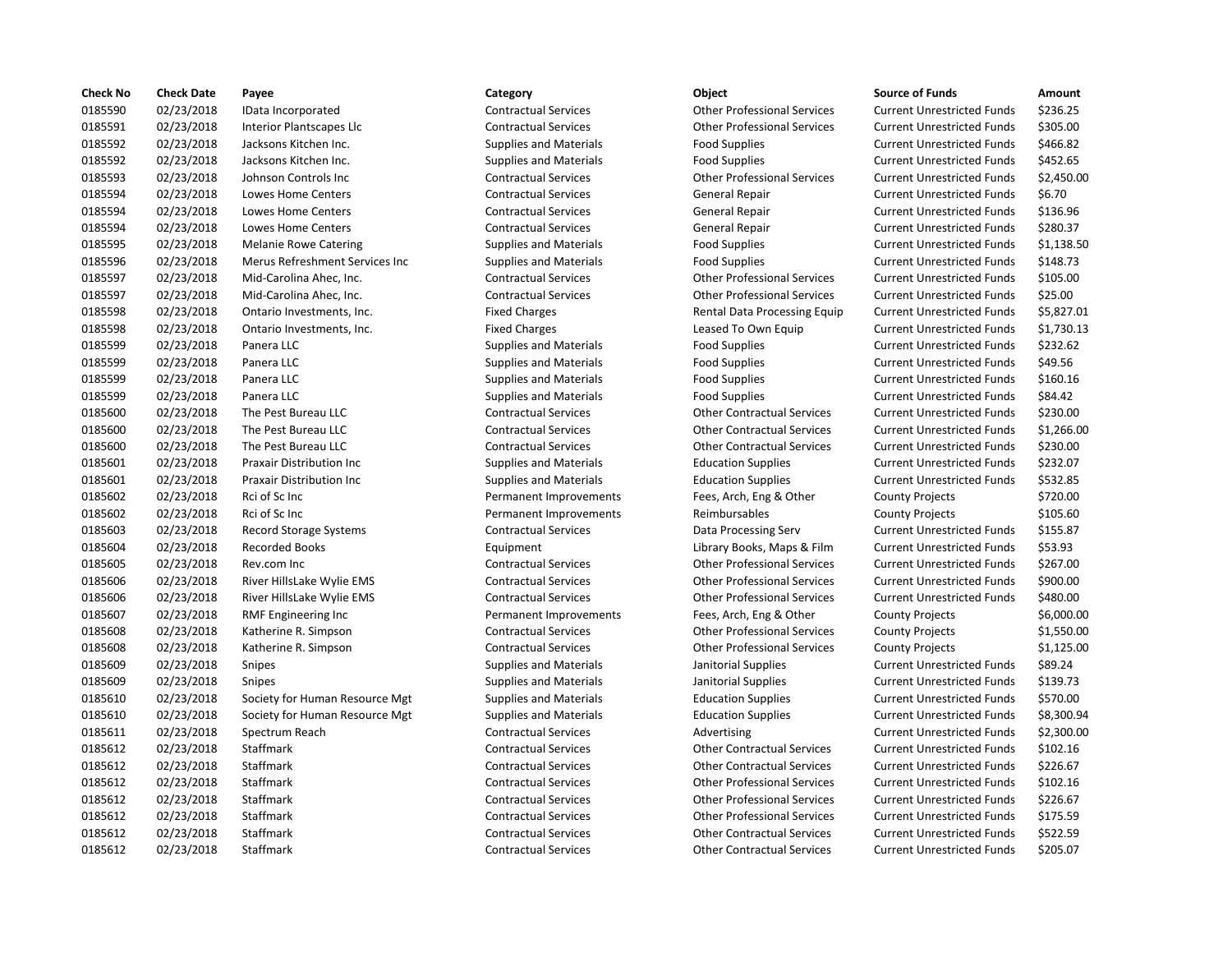| <b>Check No</b> | <b>Check Date</b> | Payee                                      | Category                      | Object                             | <b>Source of Funds</b>            | Amount    |
|-----------------|-------------------|--------------------------------------------|-------------------------------|------------------------------------|-----------------------------------|-----------|
| 0185612         | 02/23/2018        | Staffmark                                  | <b>Contractual Services</b>   | <b>Other Contractual Services</b>  | <b>Current Unrestricted Funds</b> | \$522.59  |
| 0185613         | 02/23/2018        | Tapfin                                     | <b>Contractual Services</b>   | <b>Other Professional Services</b> | <b>Current Unrestricted Funds</b> | \$3,350.0 |
| 0185614         | 02/23/2018        | <b>Unifirst Corporation</b>                | <b>Contractual Services</b>   | <b>Other Professional Services</b> | <b>Current Unrestricted Funds</b> | \$114.44  |
| 0185615         | 02/23/2018        | Waiter's Choice Catering                   | Supplies and Materials        | <b>Food Supplies</b>               | <b>Current Unrestricted Funds</b> | \$511.33  |
| 0185616         | 02/23/2018        | Waste Management of the Carolinas          | <b>Contractual Services</b>   | <b>Other Contractual Services</b>  | <b>Current Unrestricted Funds</b> | \$352.50  |
| 0185617         | 02/23/2018        | Watson Tate Savory Architects Inc          | Permanent Improvements        | Reimbursables                      | <b>Unexpended Plant</b>           | \$4,349.3 |
| 0185617         | 02/23/2018        | Watson Tate Savory Architects Inc          | Permanent Improvements        | Fees, Arch, Eng & Other            | <b>Unexpended Plant</b>           | \$94,853  |
| 0185618         | 02/23/2018        | <b>West Group</b>                          | Equipment                     | Library Books, Maps & Film         | <b>Current Unrestricted Funds</b> | \$638.57  |
| 0185618         | 02/23/2018        | <b>West Group</b>                          | Equipment                     | Library Books, Maps & Film         | <b>Current Unrestricted Funds</b> | \$638.57  |
| 0185619         | 02/23/2018        | Youvisit Llc                               | <b>Contractual Services</b>   | <b>Other Professional Services</b> | <b>Current Unrestricted Funds</b> | \$1,403.0 |
| 0185620         | 02/26/2018        | Community College of Baltimore County      | <b>Contractual Services</b>   | <b>Other Professional Services</b> | <b>Current Unrestricted Funds</b> | \$2,325.9 |
| 0185621         | 02/26/2018        | Lancaster News                             | <b>Contractual Services</b>   | Advertising                        | <b>Current Unrestricted Funds</b> | \$1,783.1 |
| 0185622         | 02/26/2018        | Ontario Investments, Inc.                  | <b>Fixed Charges</b>          | Rental Data Processing Equip       | <b>Current Unrestricted Funds</b> | \$318.93  |
| 0185622         | 02/26/2018        | Ontario Investments, Inc.                  | <b>Fixed Charges</b>          | Rental Data Processing Equip       | <b>Current Unrestricted Funds</b> | \$5,489.2 |
| 0185623         | 02/26/2018        | Staffmark                                  | <b>Contractual Services</b>   | <b>Other Contractual Services</b>  | <b>Current Unrestricted Funds</b> | \$194.74  |
| 0185625         | 02/26/2018        | Assoc on Higher Educ and Disabiltiy        | <b>Fixed Charges</b>          | Dues & Membership Fees             | <b>Current Unrestricted Funds</b> | \$520.00  |
| 0185626         | 02/26/2018        | Barnes and Noble College Bookstore         | <b>Current Liabilities</b>    | A/P Student Barnes & Noble         | <b>Current Unrestricted Funds</b> | \$334,87  |
| 0185627         | 02/26/2018        | Lancaster Breakfast Rotary Club            | <b>Fixed Charges</b>          | Dues & Membership Fees             | <b>Current Unrestricted Funds</b> | \$155.00  |
| 0185628         | 02/26/2018        | S C Assoc of Student Fin Aid Admin         | Travel                        | In State Registration Fee          | <b>Current Unrestricted Funds</b> | \$195.00  |
| 0185628         | 02/26/2018        | S C Assoc of Student Fin Aid Admin         | Travel                        | In State Registration Fee          | <b>Current Unrestricted Funds</b> | \$195.00  |
| 0185629         | 02/26/2018        | <b>Business Card</b>                       | Travel                        | Out of State Lodging               | <b>Current Unrestricted Funds</b> | \$640.84  |
| 0185629         | 02/26/2018        | <b>Business Card</b>                       | <b>Supplies and Materials</b> | <b>Food Supplies</b>               | <b>Current Unrestricted Funds</b> | \$1,392.2 |
| 0185629         | 02/26/2018        | <b>Business Card</b>                       | Travel                        | In State Registration Fee          | <b>Current Unrestricted Funds</b> | \$570.00  |
| 0185629         | 02/26/2018        | <b>Business Card</b>                       | <b>Supplies and Materials</b> | <b>Office Supplies</b>             | <b>Current Unrestricted Funds</b> | \$52.70   |
| 0185629         | 02/26/2018        | <b>Business Card</b>                       | Travel                        | Out of State Other Trans           | <b>Current Unrestricted Funds</b> | \$70.20   |
| 0185629         | 02/26/2018        | <b>Business Card</b>                       | Supplies and Materials        | <b>Other Supplies</b>              | <b>Current Unrestricted Funds</b> | \$29.00   |
| 0185630         | 02/26/2018        | Petty Cash                                 | <b>Supplies and Materials</b> | <b>Education Supplies</b>          | <b>Current Unrestricted Funds</b> | \$9.20    |
| 0185630         | 02/26/2018        | Petty Cash                                 | <b>Supplies and Materials</b> | <b>Office Supplies</b>             | <b>Current Unrestricted Funds</b> | \$64.18   |
| 0185630         | 02/26/2018        | Petty Cash                                 | <b>Supplies and Materials</b> | <b>Education Supplies</b>          | <b>Current Unrestricted Funds</b> | \$6.78    |
| 0185630         | 02/26/2018        | Petty Cash                                 | <b>Supplies and Materials</b> | <b>Food Supplies</b>               | <b>Current Unrestricted Funds</b> | \$15.45   |
| 0185630         | 02/26/2018        | Petty Cash                                 | <b>Supplies and Materials</b> | <b>Office Supplies</b>             | <b>Current Unrestricted Funds</b> | \$10.13   |
| 0185630         | 02/26/2018        | Petty Cash                                 | <b>Supplies and Materials</b> | <b>Food Supplies</b>               | <b>Current Unrestricted Funds</b> | \$18.66   |
| 0185630         | 02/26/2018        | Petty Cash                                 | <b>Supplies and Materials</b> | <b>Food Supplies</b>               | <b>Current Unrestricted Funds</b> | \$56.63   |
| 0185630         | 02/26/2018        | Petty Cash                                 | <b>Supplies and Materials</b> | <b>Education Supplies</b>          | <b>Current Unrestricted Funds</b> | \$34.49   |
| 0185630         | 02/26/2018        | Petty Cash                                 | <b>Supplies and Materials</b> | <b>Education Supplies</b>          | <b>Current Unrestricted Funds</b> | \$18.83   |
| 0185630         | 02/26/2018        | Petty Cash                                 | <b>Supplies and Materials</b> | <b>Education Supplies</b>          | <b>Current Unrestricted Funds</b> | \$6.54    |
| 0185631         | 02/26/2018        | Scstcs Continuing Education Peer Gr        | Travel                        | In State Registration Fee          | <b>Current Unrestricted Funds</b> | \$138.00  |
| 0185631         | 02/26/2018        | <b>Scstcs Continuing Education Peer Gr</b> | Travel                        | Travel                             | <b>Current Unrestricted Funds</b> | \$138.00  |
| 0185631         | 02/26/2018        | <b>Scstcs Continuing Education Peer Gr</b> | Travel                        | Travel                             | <b>Current Unrestricted Funds</b> | \$138.00  |
| 0185631         | 02/26/2018        | <b>Scstcs Continuing Education Peer Gr</b> | Travel                        | Travel                             | <b>Current Unrestricted Funds</b> | \$138.00  |
| 0185631         | 02/26/2018        | <b>Scstcs Continuing Education Peer Gr</b> | Travel                        | In State Registration Fee          | <b>Current Unrestricted Funds</b> | \$138.00  |
| 0185631         | 02/26/2018        | <b>Scstcs Continuing Education Peer Gr</b> | Travel                        | In State Priv Auto                 | <b>Current Unrestricted Funds</b> | \$138.00  |
| 0185632         | 02/27/2018        | Chester County Chamber of Commerce         | <b>Fixed Charges</b>          | Dues & Membership Fees             | <b>Current Unrestricted Funds</b> | \$350.00  |
| 0185635         | 02/28/2018        | <b>YTC Employee</b>                        | Expense                       | <b>Classified Positions</b>        | <b>Current Unrestricted Funds</b> | \$3,053.4 |
| 0185639         | 02/28/2018        | <b>Business Card</b>                       | Travel                        | Out of State Registration Fees     | <b>Current Unrestricted Funds</b> | \$760.52  |

# Travel **2028** 2018 **2028** Out of State Registration Fees Current Unrestricted Funds \$760.52

# 0185612 02/23/2018 Staffmark Contractual Services Other Contractual Services Current Unrestricted Funds \$522.59 0185613 02/23/2018 Tapfin Contractual Services Other Professional Services Current Unrestricted Funds \$3,350.01 0185614 02/23/2018 Unifirst Corporation Contractual Services Other Professional Services Current Unrestricted Funds \$114.44 0185615 02/23/2018 Waiter's Choice Catering Supplies and Materials Food Supplies Current Unrestricted Funds \$511.33 Contractual Services **Carolinas Contractual Services** Current Unrestricted Funds \$352.50 Permanent Improvements Reimbursables Unexpended Plant \$4,349.37 Permanent Improvements Fees, Arch, Eng & Other Unexpended Plant \$94,853.00 Equipment Current Library Books, Maps & Film Current Unrestricted Funds \$638.57 Equipment Current Library Books, Maps & Film Current Unrestricted Funds \$638.57 0185619 02/23/2018 Youvisit Llc Contractual Services Other Professional Services Current Unrestricted Funds \$1,403.00 0185620 02/26/2018 Community College of Baltimore County Contractual Services Other Professional Services Current Unrestricted Funds \$2,325.92 Contractual Services **21,783.18** Advertising Current Unrestricted Funds \$1,783.18 Fixed Charges **Charges Charges Rental Data Processing Equip Current Unrestricted Funds** \$318.93 Fixed Charges **Charges Charges Example 2018** Rental Data Processing Equip Current Unrestricted Funds \$5,489.25 0185623 02/26/2018 Staffmark Contractual Services Other Contractual Services Current Unrestricted Funds \$194.74 Fixed Charges **12020 12020 Educate Associates Current Unrestricted Funds** 5520.00 0185626 02/26/2018 Barnes and Noble College Bookstore Current Liabilities A/P Student Barnes & Noble Current Unrestricted Funds \$334,878.10 Fixed Charges **Current Unrestricted Funds** 6155.00 Travel **12018 In State Registration Fee** Current Unrestricted Funds \$195.00 Travel **12018 In State Registration Fee** Current Unrestricted Funds \$195.00 Travel **2020** 2018 Out of State Lodging Current Unrestricted Funds 5640.84 0185629 02/26/2018 Business Card Supplies and Materials Food Supplies Current Unrestricted Funds \$1,392.29 0185629 02/26/2018 Business Card Travel In State Registration Fee Current Unrestricted Funds \$570.00 Supplies and Materials **Carolates Card Supplies** Current Unrestricted Funds \$52.70 Travel **Example 2018** Out of State Other Trans Current Unrestricted Funds \$70.20 0185629 02/26/2018 Business Card Supplies and Materials Other Supplies Current Unrestricted Funds \$29.00 0185630 02/26/2018 Petty Cash Supplies and Materials Education Supplies Current Unrestricted Funds \$9.20 Supplies and Materials **Cash Supplies Current Unrestricted Funds** \$64.18 0185630 02/26/2018 Petty Cash Supplies and Materials Education Supplies Current Unrestricted Funds \$6.78 0185630 02/26/2018 Petty Cash Supplies and Materials Food Supplies Current Unrestricted Funds \$15.45 Supplies and Materials **Cash Supplies Current Unrestricted Funds** \$10.13 Supplies and Materials **Examples** Food Supplies **Current Unrestricted Funds** \$18.66 Supplies and Materials **Examples** Food Supplies **Current Unrestricted Funds** \$56.63 0185630 02/26/2018 Petty Cash Supplies and Materials Education Supplies Current Unrestricted Funds \$34.49 0185630 02/26/2018 Petty Cash Supplies and Materials Education Supplies Current Unrestricted Funds \$18.83 Supplies and Materials **Education Supplies Current Unrestricted Funds** \$6.54 0185631 02/26/2018 Scstcs Continuing Education Peer Gr Travel In State Registration Fee Current Unrestricted Funds \$138.00 0185631 02/26/2018 Scstcs Continuing Education Peer Gr Travel Travel Current Unrestricted Funds \$138.00 0185631 02/26/2018 Scstcs Continuing Education Peer Gr Travel Travel Current Unrestricted Funds \$138.00 0185631 02/26/2018 Scstcs Continuing Education Peer Gr Travel Travel Current Unrestricted Funds \$138.00 0185631 02/26/2018 Scstcs Continuing Education Peer Gr Travel In State Registration Fee Current Unrestricted Funds \$138.00 0185631 02/26/2018 Scstcs Continuing Education Peer Gr Travel In State Priv Auto Current Unrestricted Funds \$138.00 Fixed Charges Thester County Chester County Commercial Charges Current Unrestricted Funds \$350.00 Expense **12.2018 Classified Positions** Current Unrestricted Funds \$3,053.45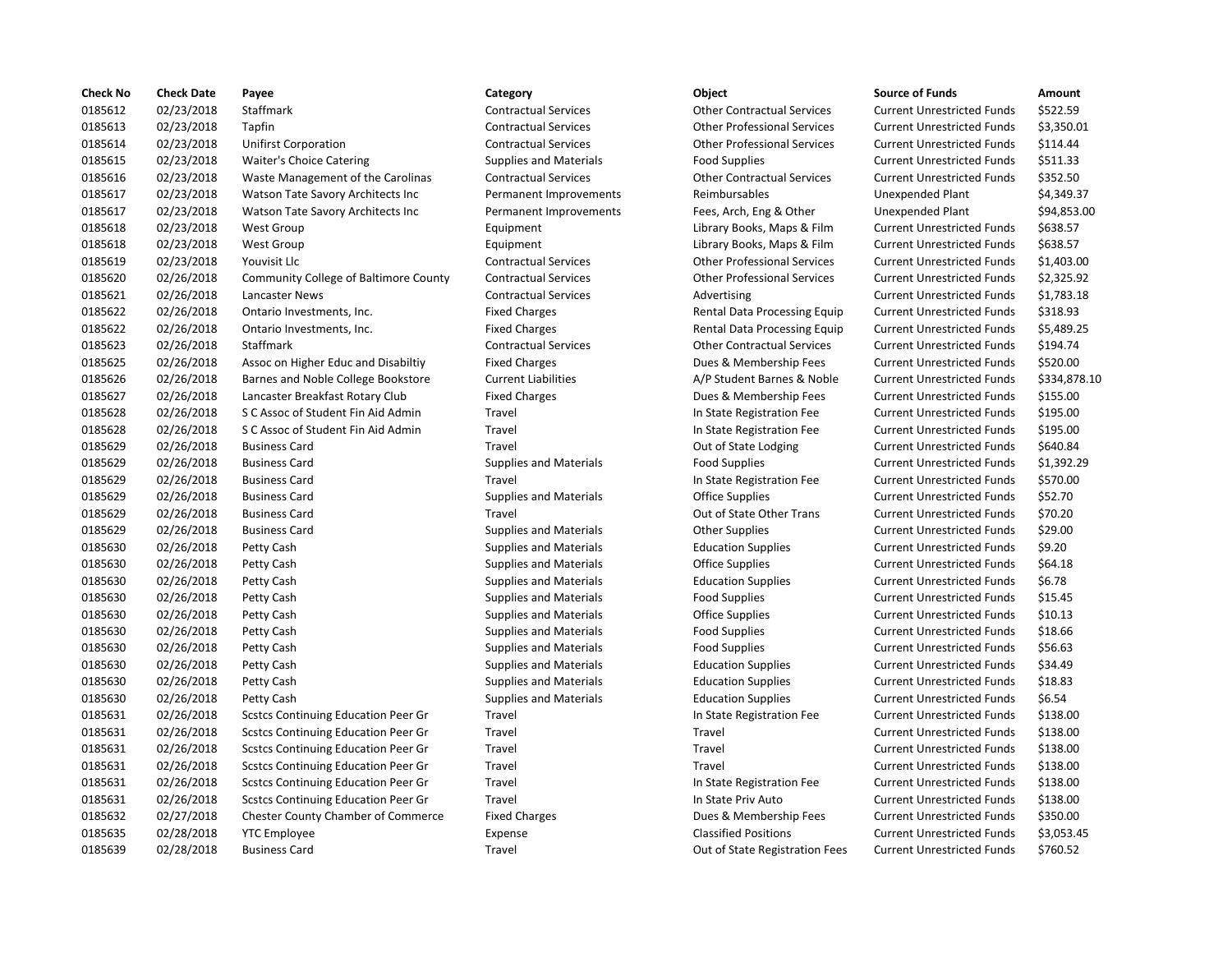| <b>Check No</b> | <b>Check Date</b> | Payee                | Category                    | Object                               | <b>Source of Funds</b>            | Amount    |
|-----------------|-------------------|----------------------|-----------------------------|--------------------------------------|-----------------------------------|-----------|
| 0185639         | 02/28/2018        | <b>Business Card</b> | Travel                      | In State Lodging                     | <b>Current Unrestricted Funds</b> | \$266.56  |
| 0185639         | 02/28/2018        | <b>Business Card</b> | <b>Contractual Services</b> | <b>Other Contractual Services</b>    | <b>Current Unrestricted Funds</b> | \$497.33  |
| 0185639         | 02/28/2018        | <b>Business Card</b> | Travel                      | In State Lodging                     | <b>Current Restricted Funds</b>   | \$119.70  |
| 0185639         | 02/28/2018        | <b>Business Card</b> | Travel                      | In State Lodging                     | <b>Current Restricted Funds</b>   | \$119.70  |
| 0185639         | 02/28/2018        | <b>Business Card</b> | Travel                      | In State Lodging                     | <b>Current Restricted Funds</b>   | \$119.70  |
| 0185639         | 02/28/2018        | <b>Business Card</b> | Travel                      | In State Lodging                     | <b>Current Unrestricted Funds</b> | \$90.95   |
| 0185639         | 02/28/2018        | <b>Business Card</b> | Travel                      | Out of State Lodging                 | <b>Current Unrestricted Funds</b> | \$616.41  |
| 0185639         | 02/28/2018        | <b>Business Card</b> | Travel                      | Out of State Lodging                 | <b>Current Unrestricted Funds</b> | \$391.51  |
| 0185639         | 02/28/2018        | <b>Business Card</b> | Travel                      | Out of State Lodging                 | <b>Current Unrestricted Funds</b> | \$760.52  |
| E0007880        | 02/01/2018        | <b>YTC Employee</b>  | Travel                      | In State Priv Auto                   | <b>Current Unrestricted Funds</b> | \$41.80   |
| E0007881        | 02/01/2018        | <b>YTC Employee</b>  | Travel                      | In State Priv Auto                   | <b>Current Unrestricted Funds</b> | \$315.38  |
| E0007882        | 02/01/2018        | <b>YTC Employee</b>  | Travel                      | In State Priv Auto                   | <b>Current Unrestricted Funds</b> | \$152.37  |
| E0007883        | 02/01/2018        | <b>YTC Employee</b>  | <b>Contractual Services</b> | <b>Education &amp; Training Serv</b> | <b>Current Unrestricted Funds</b> | \$2,000.0 |
| E0007884        | 02/01/2018        | <b>YTC Employee</b>  | <b>Contractual Services</b> | <b>Education &amp; Training Serv</b> | <b>Current Unrestricted Funds</b> | \$2,000.0 |
| E0007885        | 02/02/2018        | <b>YTC Employee</b>  | Travel                      | In State Priv Auto                   | <b>Current Unrestricted Funds</b> | \$242.60  |
| E0007886        | 02/02/2018        | <b>YTC Employee</b>  | Travel                      | In State Priv Auto                   | <b>Current Unrestricted Funds</b> | \$108.50  |
| E0007887        | 02/02/2018        | <b>YTC Employee</b>  | Travel                      | In State Priv Auto                   | <b>Current Unrestricted Funds</b> | \$32.67   |
| E0007888        | 02/02/2018        | <b>YTC Employee</b>  | Travel                      | In State Meals                       | <b>Current Unrestricted Funds</b> | \$38.00   |
| E0007888        | 02/02/2018        | <b>YTC Employee</b>  | Travel                      | In State Misc Travel Exp             | <b>Current Unrestricted Funds</b> | \$30.00   |
| E0007889        | 02/02/2018        | <b>YTC Employee</b>  | Travel                      | In State Meals                       | <b>Current Unrestricted Funds</b> | \$32.00   |
| E0007890        | 02/02/2018        | <b>YTC Employee</b>  | Travel                      | In State Priv Auto                   | <b>Current Unrestricted Funds</b> | \$24.25   |
| E0007890        | 02/02/2018        | <b>YTC Employee</b>  | Travel                      | In State Priv Auto                   | <b>Current Unrestricted Funds</b> | \$11.88   |
| E0007891        | 02/02/2018        | <b>YTC Employee</b>  | Travel                      | In State Priv Auto                   | <b>Current Unrestricted Funds</b> | \$50.50   |
| E0007892        | 02/02/2018        | <b>YTC Employee</b>  | Travel                      | In State Priv Auto                   | <b>Current Unrestricted Funds</b> | \$62.37   |
| E0007893        | 02/02/2018        | <b>YTC Employee</b>  | Travel                      | In State Priv Auto                   | <b>Current Unrestricted Funds</b> | \$70.70   |
| E0007893        | 02/02/2018        | <b>YTC Employee</b>  | Travel                      | In State Meals                       | <b>Current Unrestricted Funds</b> | \$12.00   |
| E0007894        | 02/02/2018        | <b>YTC Employee</b>  | Travel                      | In State Priv Auto                   | <b>Current Unrestricted Funds</b> | \$149.10  |
| E0007895        | 02/02/2018        | <b>YTC Employee</b>  | Travel                      | Non Deductible Meals                 | <b>Current Unrestricted Funds</b> | \$7.00    |
| E0007896        | 02/02/2018        | <b>YTC Employee</b>  | Travel                      | Non Deductible Meals                 | <b>Current Unrestricted Funds</b> | \$7.00    |
| E0007897        | 02/02/2018        | <b>YTC Employee</b>  | Travel                      | Out of State Priv Auto               | <b>Current Unrestricted Funds</b> | \$34.59   |
| E0007897        | 02/02/2018        | <b>YTC Employee</b>  | Travel                      | In State Priv Auto                   | <b>Current Unrestricted Funds</b> | \$31.31   |
| E0007898        | 02/02/2018        | <b>YTC Employee</b>  | Travel                      | In State Priv Auto                   | <b>Current Unrestricted Funds</b> | \$76.23   |
| E0007898        | 02/02/2018        | <b>YTC Employee</b>  | Travel                      | In State Priv Auto                   | <b>Current Unrestricted Funds</b> | \$76.23   |
| E0007899        | 02/02/2018        | <b>YTC Employee</b>  | Travel                      | In State Priv Auto                   | <b>Current Unrestricted Funds</b> | \$78.62   |
| E0007900        | 02/02/2018        | <b>YTC Employee</b>  | Travel                      | In State Priv Auto                   | <b>Current Unrestricted Funds</b> | \$169.82  |
| E0007901        | 02/02/2018        | <b>YTC Employee</b>  | Travel                      | In State Priv Auto                   | <b>Current Unrestricted Funds</b> | \$118.80  |
| E0007902        | 02/02/2018        | <b>YTC Employee</b>  | Travel                      | In State Priv Auto                   | <b>Current Unrestricted Funds</b> | \$87.02   |
| E0007903        | 02/02/2018        | <b>YTC Employee</b>  | Travel                      | In State Priv Auto                   | <b>Current Unrestricted Funds</b> | \$43.56   |
| E0007904        | 02/06/2018        | <b>YTC Employee</b>  | Travel                      | Out of State Lodging                 | <b>Current Unrestricted Funds</b> | \$17.01   |
| E0007904        | 02/06/2018        | <b>YTC Employee</b>  | Travel                      | Out of State Other Trans             | <b>Current Unrestricted Funds</b> | \$53.82   |
| E0007904        | 02/06/2018        | <b>YTC Employee</b>  | Travel                      | Out of State Misc Travel             | <b>Current Unrestricted Funds</b> | \$70.00   |
| E0007904        | 02/06/2018        | <b>YTC Employee</b>  | Travel                      | Out of State Meals                   | <b>Current Unrestricted Funds</b> | \$128.00  |
| E0007904        | 02/06/2018        | <b>YTC Employee</b>  | Travel                      | Out of State Priv Auto               | <b>Current Unrestricted Funds</b> | \$254.52  |
| E0007905        | 02/06/2018        | <b>YTC Employee</b>  | Travel                      | Out of State Priv Auto               | <b>Current Unrestricted Funds</b> | \$15.66   |
| E0007906        | 02/06/2018        | <b>YTC Employee</b>  | <b>Contractual Services</b> | Telephone                            | <b>Current Unrestricted Funds</b> | \$97.93   |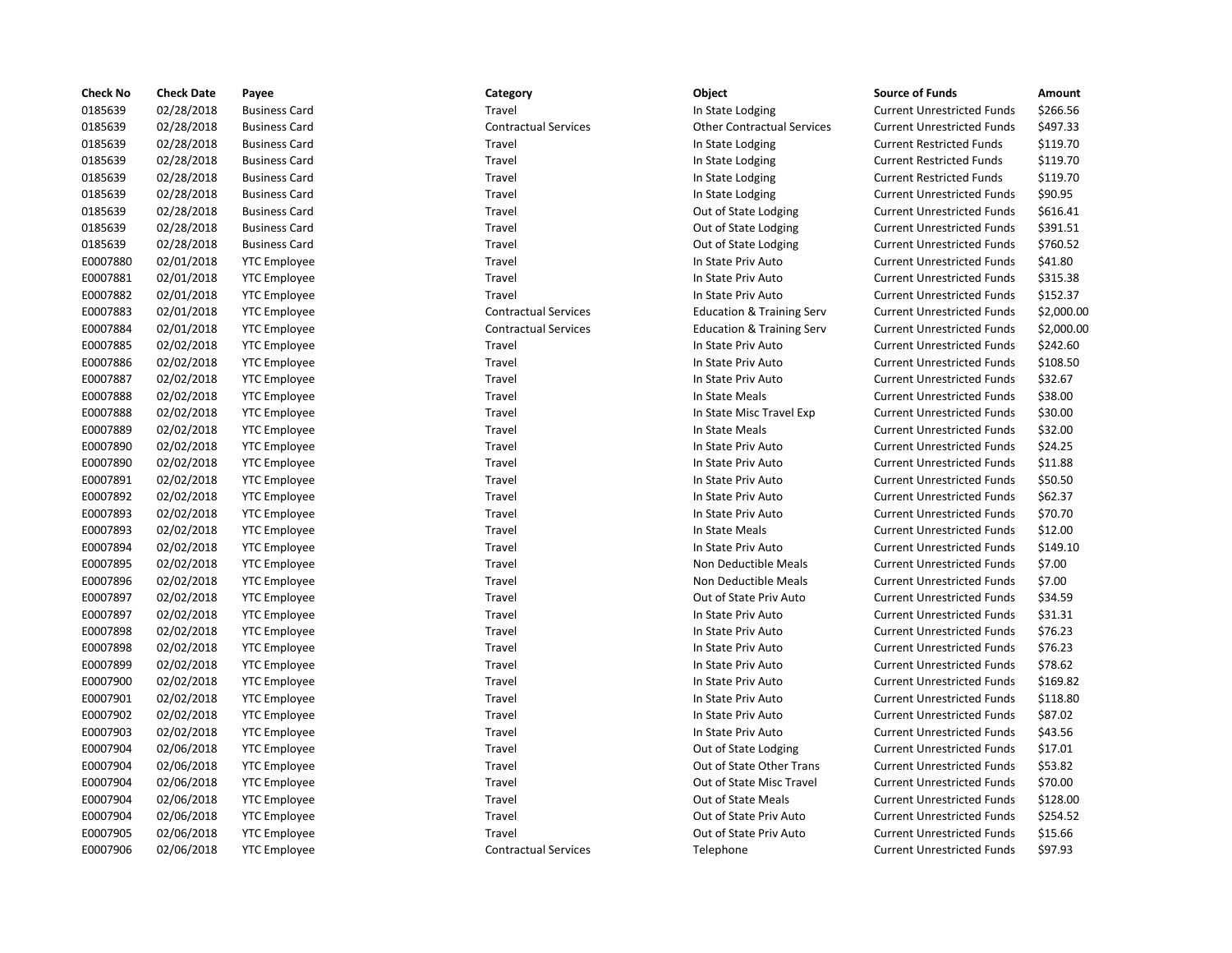| <b>Check No</b> | <b>Check Date</b> | Payee               | Category | Object                   | <b>Source of Funds</b>            | Amount   |
|-----------------|-------------------|---------------------|----------|--------------------------|-----------------------------------|----------|
| E0007907        | 02/06/2018        | <b>YTC Employee</b> | Travel   | In State Priv Auto       | <b>Current Unrestricted Funds</b> | \$68.58  |
| E0007907        | 02/06/2018        | <b>YTC Employee</b> | Travel   | In State Meals           | <b>Current Unrestricted Funds</b> | \$12.00  |
| E0007908        | 02/06/2018        | <b>YTC Employee</b> | Travel   | In State Priv Auto       | <b>Current Unrestricted Funds</b> | \$71.71  |
| E0007908        | 02/06/2018        | <b>YTC Employee</b> | Travel   | Non Deductible Meals     | <b>Current Unrestricted Funds</b> | \$7.00   |
| E0007909        | 02/06/2018        | <b>YTC</b> Employee | Travel   | In State Priv Auto       | <b>Current Unrestricted Funds</b> | \$277.12 |
| E0007910        | 02/06/2018        | <b>YTC Employee</b> | Travel   | In State Priv Auto       | <b>Current Unrestricted Funds</b> | \$141.90 |
| E0007911        | 02/06/2018        | <b>YTC Employee</b> | Travel   | In State Priv Auto       | <b>Current Unrestricted Funds</b> | \$25.25  |
| E0007912        | 02/16/2018        | <b>YTC Employee</b> | Travel   | Out of State Priv Auto   | <b>Current Unrestricted Funds</b> | \$35.35  |
| E0007912        | 02/16/2018        | <b>YTC Employee</b> | Travel   | In State Priv Auto       | <b>Current Unrestricted Funds</b> | \$30.30  |
| E0007913        | 02/16/2018        | <b>YTC</b> Employee | Travel   | Out of State Meals       | <b>Current Unrestricted Funds</b> | \$112.00 |
| E0007913        | 02/16/2018        | <b>YTC Employee</b> | Travel   | Out of State Priv Auto   | <b>Current Unrestricted Funds</b> | \$26.26  |
| E0007914        | 02/19/2018        | <b>YTC Employee</b> | Travel   | In State Priv Auto       | <b>Current Unrestricted Funds</b> | \$126.25 |
| E0007915        | 02/19/2018        | <b>YTC Employee</b> | Travel   | Out of State Lodging     | <b>Current Unrestricted Funds</b> | \$33.30  |
| E0007915        | 02/19/2018        | <b>YTC Employee</b> | Travel   | Out of State Priv Auto   | <b>Current Unrestricted Funds</b> | \$25.75  |
| E0007915        | 02/19/2018        | <b>YTC Employee</b> | Travel   | Out of State Meals       | <b>Current Unrestricted Funds</b> | \$41.00  |
| E0007915        | 02/19/2018        | <b>YTC</b> Employee | Travel   | Out of State Other Trans | <b>Current Unrestricted Funds</b> | \$65.00  |
| E0007916        | 02/19/2018        | <b>YTC Employee</b> | Travel   | In State Priv Auto       | <b>Current Unrestricted Funds</b> | \$96.96  |
| E0007917        | 02/19/2018        | <b>YTC Employee</b> | Travel   | Out of State Priv Auto   | <b>Current Unrestricted Funds</b> | \$15.66  |
| E0007918        | 02/19/2018        | <b>YTC Employee</b> | Travel   | In State Priv Auto       | <b>Current Unrestricted Funds</b> | \$73.93  |
| E0007919        | 02/19/2018        | <b>YTC</b> Employee | Travel   | Out of State Priv Auto   | <b>Current Unrestricted Funds</b> | \$75.25  |
| E0007920        | 02/19/2018        | <b>YTC</b> Employee | Travel   | In State Priv Auto       | <b>Current Unrestricted Funds</b> | \$85.55  |
| E0007921        | 02/19/2018        | <b>YTC</b> Employee | Travel   | In State Priv Auto       | <b>Current Unrestricted Funds</b> | \$338.54 |
| E0007922        | 02/19/2018        | <b>YTC Employee</b> | Travel   | In State Meals           | <b>Current Unrestricted Funds</b> | \$18.00  |
| E0007922        | 02/19/2018        | <b>YTC Employee</b> | Travel   | In State Misc Travel Exp | <b>Current Unrestricted Funds</b> | \$27.97  |
| E0007923        | 02/22/2018        | <b>YTC Employee</b> | Travel   | In State Meals           | <b>Current Unrestricted Funds</b> | \$50.00  |
| E0007923        | 02/22/2018        | <b>YTC</b> Employee | Travel   | In State Priv Auto       | <b>Current Unrestricted Funds</b> | \$204.02 |
| E0007924        | 02/22/2018        | <b>YTC</b> Employee | Travel   | In State Priv Auto       | <b>Current Unrestricted Funds</b> | \$159.58 |
| E0007924        | 02/22/2018        | <b>YTC Employee</b> | Travel   | In State Lodging         | <b>Current Unrestricted Funds</b> | \$241.92 |
| E0007924        | 02/22/2018        | <b>YTC Employee</b> | Travel   | In State Meals           | <b>Current Unrestricted Funds</b> | \$43.00  |
| E0007925        | 02/22/2018        | <b>YTC Employee</b> | Travel   | In State Meals           | <b>Current Unrestricted Funds</b> | \$49.00  |
| E0007925        | 02/22/2018        | <b>YTC Employee</b> | Travel   | In State Priv Auto       | <b>Current Unrestricted Funds</b> | \$118.17 |
| E0007926        | 02/22/2018        | <b>YTC</b> Employee | Travel   | In State Priv Auto       | <b>Current Unrestricted Funds</b> | \$178.77 |
| E0007926        | 02/22/2018        | <b>YTC</b> Employee | Travel   | In State Lodging         | <b>Current Unrestricted Funds</b> | \$124.31 |
| E0007926        | 02/22/2018        | <b>YTC Employee</b> | Travel   | In State Meals           | <b>Current Unrestricted Funds</b> | \$18.00  |
| E0007927        | 02/22/2018        | <b>YTC Employee</b> | Travel   | In State Priv Auto       | <b>Current Unrestricted Funds</b> | \$5.05   |
| E0007928        | 02/22/2018        | <b>YTC</b> Employee | Travel   | In State Meals           | <b>Current Unrestricted Funds</b> | \$42.00  |
| E0007928        | 02/22/2018        | <b>YTC</b> Employee | Travel   | In State Lodging         | <b>Current Unrestricted Funds</b> | \$241.92 |
| E0007928        | 02/22/2018        | <b>YTC</b> Employee | Travel   | In State Priv Auto       | <b>Current Unrestricted Funds</b> | \$209.07 |
| E0007929        | 02/22/2018        | <b>YTC Employee</b> | Travel   | In State Priv Auto       | <b>Current Unrestricted Funds</b> | \$63.86  |
| E0007930        | 02/22/2018        | <b>YTC Employee</b> | Travel   | In State Priv Auto       | <b>Current Unrestricted Funds</b> | \$71.71  |
| E0007931        | 02/22/2018        | <b>YTC Employee</b> | Travel   | In State Meals           | <b>Current Unrestricted Funds</b> | \$43.00  |
| E0007931        | 02/22/2018        | <b>YTC</b> Employee | Travel   | In State Lodging         | <b>Current Unrestricted Funds</b> | \$241.92 |
| E0007932        | 02/22/2018        | <b>YTC</b> Employee | Travel   | Out of State Other Trans | <b>Current Unrestricted Funds</b> | \$232.06 |
| E0007933        | 02/22/2018        | <b>YTC</b> Employee | Travel   | Out of State Meals       | <b>Current Unrestricted Funds</b> | \$64.00  |
| E0007933        | 02/22/2018        | <b>YTC Employee</b> | Travel   | In State Misc Travel Exp | <b>Current Unrestricted Funds</b> | \$30.58  |